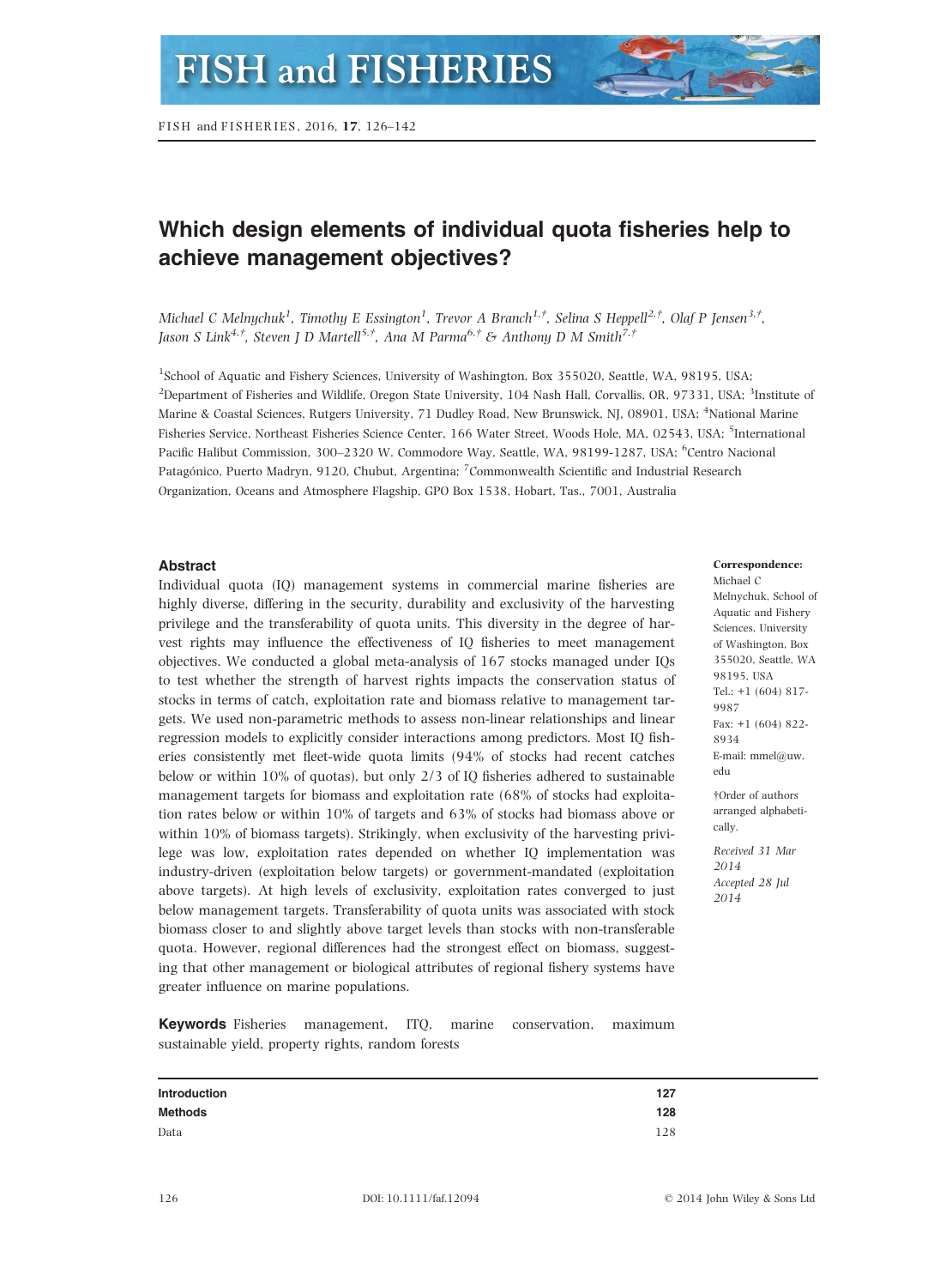| <b>Supporting Information</b>       | 142 |
|-------------------------------------|-----|
| <b>References</b>                   | 141 |
| <b>Acknowledgements</b>             | 140 |
| Conclusion                          | 140 |
| Data analysis considerations        | 139 |
| Industry involvement                | 139 |
| Transferability of quota            | 138 |
| Harvesting rights                   | 138 |
| <b>Discussion</b>                   | 137 |
| Mixed-effects model analysis        | 135 |
| Random forest analysis              | 133 |
| <b>Results</b>                      | 133 |
| Model assumptions and diagnostics   | 133 |
| Linear mixed-effects model analysis | 132 |
| Random forest analysis              | 131 |

## Introduction

Fishery management systems are extraordinarily diverse in their design and operation, and variability in the strategies and tactics employed for managing fisheries is likely a major determinant of the biological status of marine populations around the world (Beddington et al. 2007; Worm et al. 2009). Most commercial marine fisheries in industrialized countries are regulated by an annual fleet-wide catch limit, or total allowable catch (TAC), which is typically set by applying a target exploitation rate to the estimated stock size consistent with management objectives of long-term sustainable yield. A major distinction of quota systems lies in whether individuals within the fleet compete for that TAC in a 'race to fish' or whether quota is allocated to entities: fishermen, vessels, companies or cooperatives. Individual quota (IQ) management systems, in which specific fractions of a total catch limit are allocated among entities, have been used in commercial marine fisheries around the world for decades. They have been promoted by some (Grafton 1996; Arnason 2005; Bonzon et al. 2013) or criticized (Copes 1986; Bromley 2005, 2009) and cautiously questioned or supported by others (McCay 1995; Fujita et al. 1998; Squires et al. 1998) for their perceived effects on economic efficiency, crew safety and year-round fresh product availability. More recently, IQs (commonly termed 'catch shares') have received increased attention for their perceived ecological benefits for target species (Branch 2009; Chu 2009), potential reduction in the frequency of stock collapse (Costello et al. 2008), potential for making fisheries more predictable (Essington 2010; Essington et al. 2012) and their potential to better meet management targets compared to management systems employing other means of controlling catches (Melnychuk et al. 2012). Individual quotas are generally assumed to foster resource stewardship among fishermen by aligning individual incentives with conservation objectives (Hilborn et al. 2005; Grafton et al. 2006).

The individual allocation of quota is considered a harvesting privilege or secure access privilege, and parallels with property rights have often been drawn (Arnason 2005). Like other aspects of fishery management systems, however, IQ programmes vary widely in how they were established and how they currently function (McCay et al. 1995; Young 1995; Sanchirico et al. 2006; Anderson and Holiday 2007; Bonzon et al. 2013; Grainger and Costello 2014). In particular, IQ systems may differ in their degree of harvest rights as represented by the security, durability, exclusivity and transferability of the access privilege (Arnason 2005; Scott 2008). In turn, the strength of harvest rights may affect the extent to which IQs provide incentives that promote more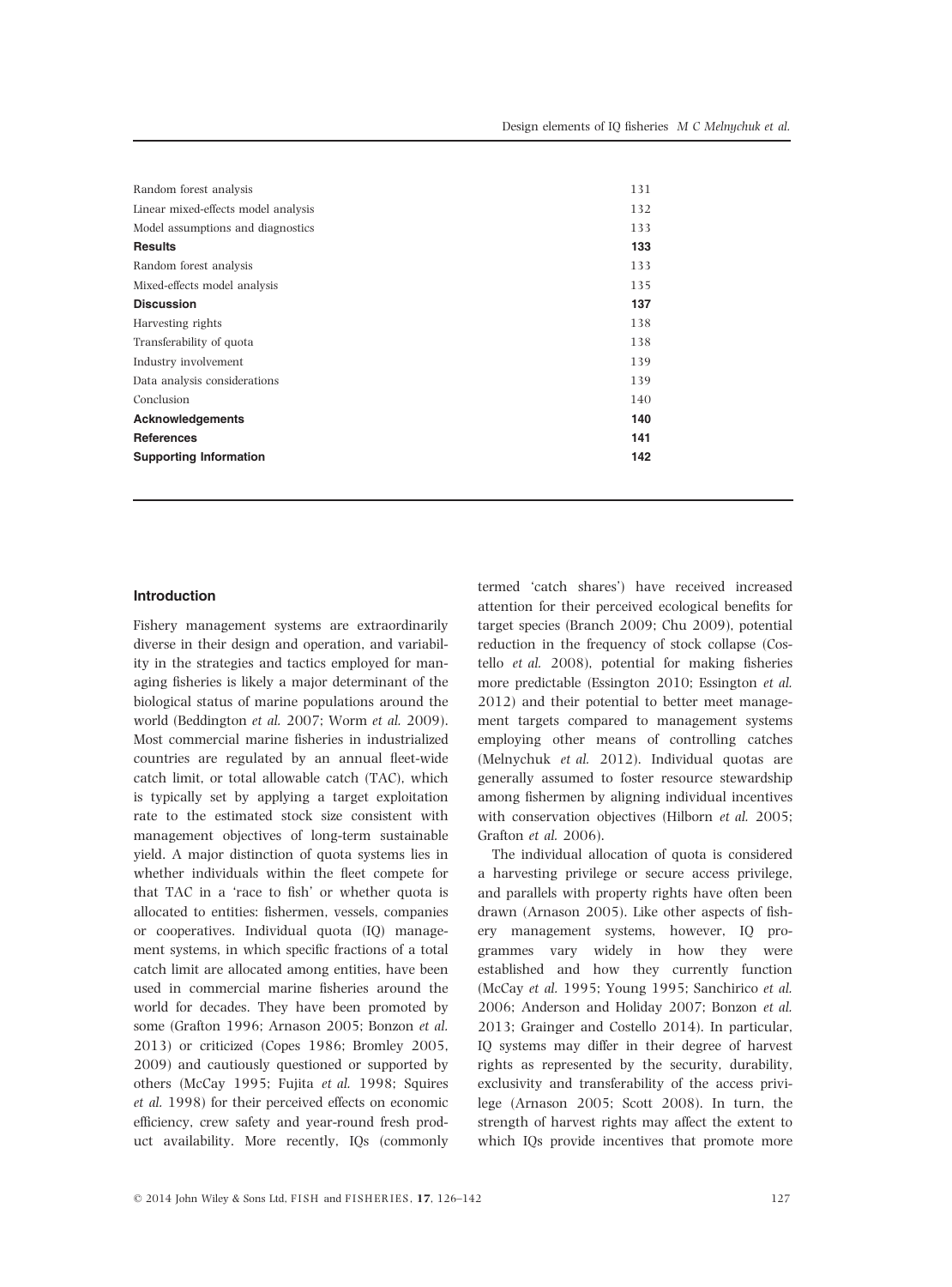sustainable fishing practices. If an individual or entity holding quota shares cannot be certain of their share of the future benefits from stock rebuilding, they may be less likely to support reduced harvest in the present. Other attributes besides harvest-right elements may also affect the performance of IQ systems, including the number of years under IQs and how they were first implemented. A few programmes have operated for nearly 40 years while most began more recently. Some IQ programmes were primarily mandated by governments, for example several in New Zealand, Australia, Europe and South Africa, while others were largely driven by industry, for example many in Canada and the United States. The degree of resource stewardship and therefore the impact on population status are likely affected by these important details of IQ systems.

The conservation status of marine populations is often expressed with explicit reference to management targets based on objectives of sustainable production. The TAC is a fleet-wide limit set to control the level of harvest. Target reference points for stock exploitation rates (the fraction of the stock caught) and stock biomass are estimated through stock assessments and provide a benchmark to compare with estimates of current exploitation rates and biomass (Mace 1994). These target reference points are typically proxies for maximum sustainable yield (MSY), that is, values of stock biomass and exploitation rate expected to produce the greatest long-term catch. Owing to a variety of environmental, social, economic and management factors, these targets are rarely met in all years. Biomass in particular may be sensitive to ocean productivity changes over time and among regions (Vert-pre et al. 2013; Szuwalski et al. 2014), making it difficult to respond with various management measures in a timely manner to consistently achieve targets. For some stocks, the TAC and/or exploitation targets are consistently exceeded and biomass is below targets; other stocks are exploited at more conservative levels, and some show greater interannual variability than others. These variables are considered performance indicators of stock status and of how closely management objectives are satisfied (Worm et al. 2009; Melnychuk et al. 2012; Ricard et al. 2012).

Previously, we compared commercial marine fisheries managed under IQs with those managed only by fleet-wide catch or effort controls to assess whether IQs improved the ability to meet

management targets (Melnychuk et al. 2012) and to quantify the changes in population status and fishery production when IQs are implemented (Essington et al. 2012). We extend this previous work to consider only IQ fisheries and evaluate which particular attributes of these systems allow them to better meet management targets. We present a meta-analysis of 167 fish and invertebrate stocks from around the world managed under IQ systems to test the hypothesis that IQs with stronger harvest rights lead to improved conservation status of fish stocks with respect to management targets. We aim to identify specific characteristics of IQs that have relatively strong influence on conservation-related outcomes for marine populations.

# Methods

We quantified the influence of particular attributes of IQ management systems on the conservation status of marine populations. Indicators of conservation status were based on time-series data drawn from stock assessments and were treated as (dependent) response variables. Data describing attributes of IQ systems, including harvest-right elements, were compiled by interviewing fisheries managers and scientists familiar with particular stocks and were treated as (independent) predictor variables. We applied two analytic approaches to assess which attributes were most important: random forests and linear mixed-effects models. Random forests are a nonparametric method that provides a straightforward ranking of the importance of predictors and allows for nonlinear relationships between response variables and predictors. Linear mixed-effects models allow for explicit consideration of interactions between predictors and provide a straightforward method for testing hypotheses of how predictors affect response variables. These approaches differ from time-series analysis or standard econometric analysis of 'panel data', in that we only consider average performance and variability in performance over a recent 5-year window rather than modelling temporal changes explicitly.

## Data

We compiled IQ attribute data for as many stocks as possible that were managed under IQs and had data available for at least one indicator of conservation status. We included stocks from Canada, New Zealand, Australia, Iceland, Argentina, South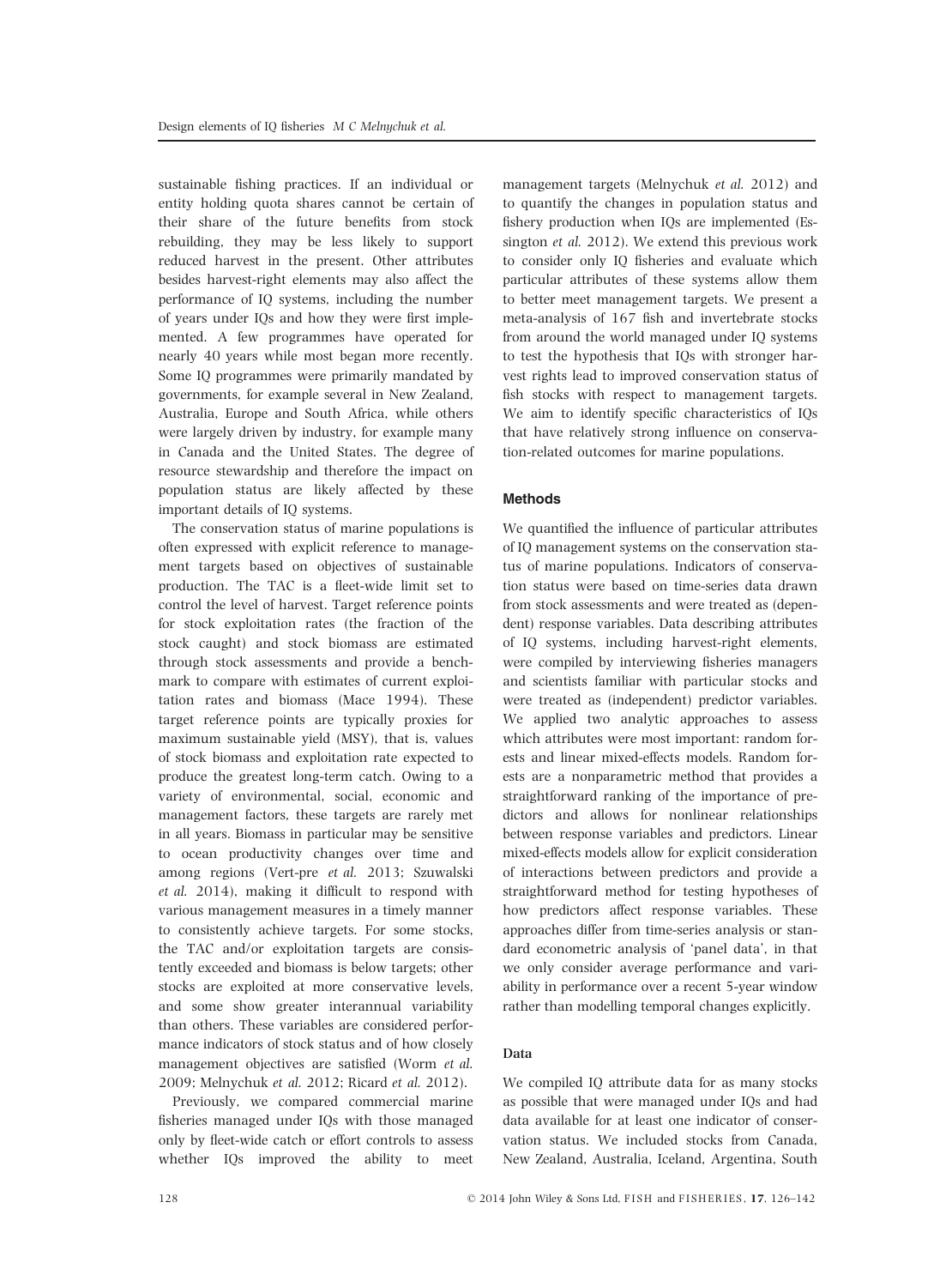Africa and USA. Consistent with a previous study (Melnychuk et al. 2012), we used a 'snapshot' focal period from 2000 to 2004, representing a recent 5-year period for which data were available for most stocks.

Conservation status indicators explicitly accounted for management targets, involving ratios of total catch to total quota (catch/TAC), current exploitation rate to target exploitation rate  $(F/F<sub>target</sub>$  or  $U/U<sub>target</sub>)$  and current biomass to target biomass (B/B<sub>target</sub>). Time-series estimates of exploitation rate (F) and biomass (B) were originally drawn from stock assessments and compiled in the publicly available RAM Legacy Stock Assessment Database (Ricard et al. 2012). Any explicitly stated management targets were assumed as target reference points. If none were explicit, biological reference points based on MSY, also compiled in the RAM Legacy Database, were considered as targets. If no target reference points were presented in stock assessments, MSY-based estimates from a Schaefer (1954) surplus production model fit to total catch and biomass time series were assumed as targets (Worm et al. 2009; Melnychuk et al. 2012). Time series of total catch

and TAC were collected, ensuring they represented the same quantities in terms of fishing areas, sectors, gear types, inclusion or exclusion of discards and inclusion or exclusion of recreational catches. Occasionally, some stocks were pooled together for catch/TAC data, dependent on how data were reported (Table S1). For each of the three types of ratios (which were treated in log space), two metrics were considered for each stock: the arithmetic mean and standard deviation around the mean of the ln-ratios from 2000 to 2004. The semideviation (Porter 1974), a measure of asymmetric risk around a target value, was also calculated as a third metric, but results were consistent with those observed for the mean and standard deviation so results for semideviations are reported only in the Supporting Information.

As predictor variables, we considered four aspects of harvest rights of IQ systems that have been hypothesized to affect incentives for resource stewardship (i–iv; Table 1), as well as two additional attributes of IQs that may either directly impact the conservation status of stocks or mediate the effect of harvest-right elements on conservation status (v–vi):

Table 1 Individual quota (IQ) predictor variables (i.e. independent variables) and other covariates accounted for in our analyses of 172 IQ fisheries worldwide. All predictor variables were determined at the stock level for the 2000–2004 period.

| Predictor variable                           | Description                                                                                                                                                            | Levels                       | Mean and range      |  |  |  |
|----------------------------------------------|------------------------------------------------------------------------------------------------------------------------------------------------------------------------|------------------------------|---------------------|--|--|--|
| Security/durability of IQs                   | Categorical. In practice, are IQs considered a permanent<br>right that cannot be revoked ('yes'), or do they carry a<br>limited duration or an unsecure tenure ('no')? | Yes 156, No 16               |                     |  |  |  |
| Transferability of IQs among<br>holders      | Categorical. Can IQs be transferred among quota<br>holders, either permanently or leased within a season?                                                              | Either/or 160,<br>Neither 12 |                     |  |  |  |
| Transferability of overages or<br>underages  | Categorical. Can catch overages or catch underages<br>(relative to individual quota) be transferred to the<br>following year?                                          | Either/or 122,<br>Neither 50 |                     |  |  |  |
| Exclusivity of IQs                           | Numerical. The proportion of the total catch that is<br>caught under programmes with individual allocations                                                            |                              | $0.89; 0.29 - 1.00$ |  |  |  |
| Industry involvement in IQ<br>implementation | Categorical. Was the IQ programme primarily mandated<br>by government, or did industry play a large role in<br>driving its establishment?                              | Gov. 104, Ind. 68            |                     |  |  |  |
| Years since IQs implemented                  | Numerical. The number of years since IQ programme<br>was first established (first sector to implement, in cases<br>of multiple implementations)                        |                              | $10.3; 0 - 26$      |  |  |  |
| Total catch                                  | Numerical, natural log. Includes recreational catches and<br>discards if data are available                                                                            |                              | 7.85, 3.98-14.46    |  |  |  |
| Year of fishery development                  | Numerical. The year in which total landings first reached<br>25% of the historic maximum annual landings in the<br>entire time series                                  |                              | 1968, 1911-2002     |  |  |  |
| Age at first maturity                        | Numerical. The average age at reproductive maturity                                                                                                                    |                              | 4.7, 1.0–29.3       |  |  |  |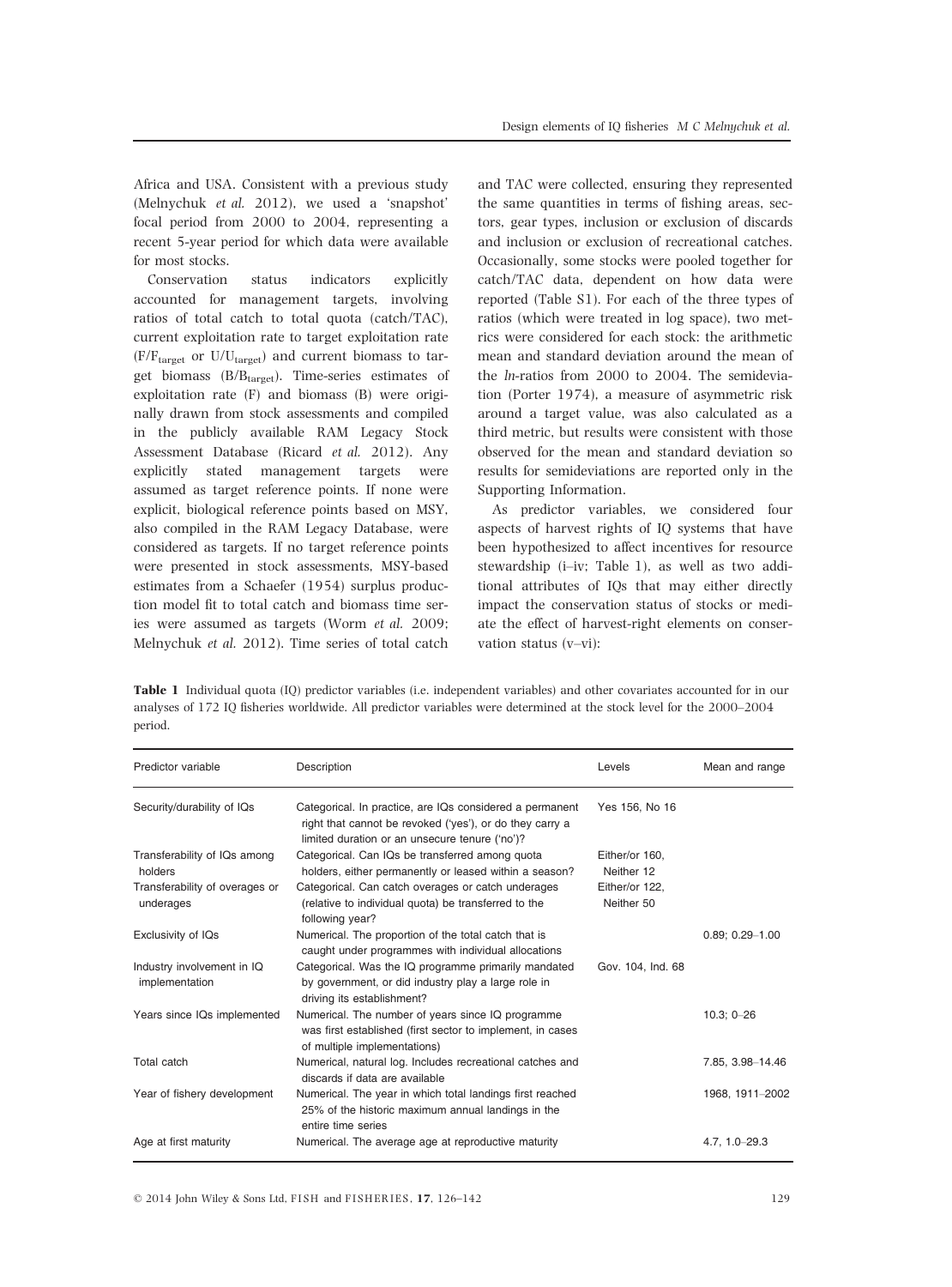- (i) Security/durability of the harvesting privilege. In some IQ systems, quota shares are granted in perpetuity and the privilege is considered secure into the future by involved parties (even if not legally binding). In other systems, the allocation of individual quota is granted for a limited time or is considered an unsecure privilege that may be rescinded. We expect that secure and durable harvesting privileges will foster incentives for long-term stewardship and thus for maintaining populations at sustainable levels (Arnason 2005).
- (ii) Transferability of shares among quota holders. In some systems, quota shares can be sold (permanently) or leased (within a season), while in other systems transfers among holders are not permitted. In non-transferable systems for multispecies fisheries, individuals may reach their quota limit for one species, limiting their ability to fulfil individual quotas for other species (Squires et al. 1998; Sanchirico et al. 2006). Similarly, vessel or gear problems may leave an individual's quota unfished (Turris 2010). Further, if individuals do exceed their quota, they are not able to lease quota from others to cover that excess. We therefore expect nontransferable systems to be less consistent in meeting management objectives (i.e. have greater variability), and also on average to catch less than systems with ITQs.
- (iii) Transferability of quota overages or underages to the following year. In some systems, if an individual exceeds their quota limit, the excess is subtracted from their next year's quota (there may also be fines associated with overages). Or, if an individual does not fulfil their quota, a proportion of the unfulfilled quota is added to their next year's limit. Similar to (ii) above, these abilities can improve catch-to-quota balancing. We expect greater variability and a greater risk of exceeding management targets into undesirable states when overages or underages cannot be transferred.
- (iv) Exclusivity of the IQ programme. In some systems, the entire catch is under IQ management, but in others some portion of the catch is taken by competitive sectors or by recreational fisheries that are not under individual quota allocations. In non-exclusive systems, fishermen with IQs may be concerned about other sectors not having the same incentives for long-term stewardship (Grafton et al.

2006). Similar to (i), we expect that greater levels of exclusivity will result in populations being maintained at sustainable levels with lower risk of over-exploitation.

- (v) Industry involvement in establishing the IQ system. In some systems, industry played an important role in planning and implementing the programme, whereas in other systems it was primarily mandated by government, occasionally counter to the industry's wishes at the time. The history of the programme's implementation may affect compliance to management targets, in line with arguments about the benefits of stakeholder engagement into operational aspects of the fishery (Kaplan and McCay 2004). We expect that for IQ systems in which industry was heavily involved, the system may provide a better match to the social, economic and ecological components of the fishery system and thereby lead to catch and exploitation rates that are closer to management targets and at lower risk of exceeding these targets.
- (vi) Number of years since IQs were first implemented (before 2000). Some IQ systems in South Africa, Europe and Atlantic Canada were established in the mid-1970s, while others were adopted more recently. A greater duration of IQ management provides more time to adhere to management targets; catches and exploitation rates are expected to adjust rapidly, but it may take several years or decades for biomass to reach management targets if the population was overfished at the time of IQ implementation, especially for long-lived species.

In addition to these IQ attributes, we accounted for three control factors in all analyses that may also affect conservation status (Table 1). The ln (total catch) was considered, as small fisheries may be more susceptible to fluctuations around management targets than larger fisheries (Melnychuk et al. 2012). Larger fisheries are also typically more valuable. The year of fishery development was determined for each stock, defined as the first year in which total landings reached 25% of the maximum historic landings in the full time series (Sethi et al. 2010). The average age at first maturity represents an important life history trait affecting a stock's potential to rebuild. Values for each species were obtained from Fish-Base (Froese and Pauly 2010), SeaLifeBase (Palomares and Pauly 2010) or stock assessments. In some analyses, we also accounted for the region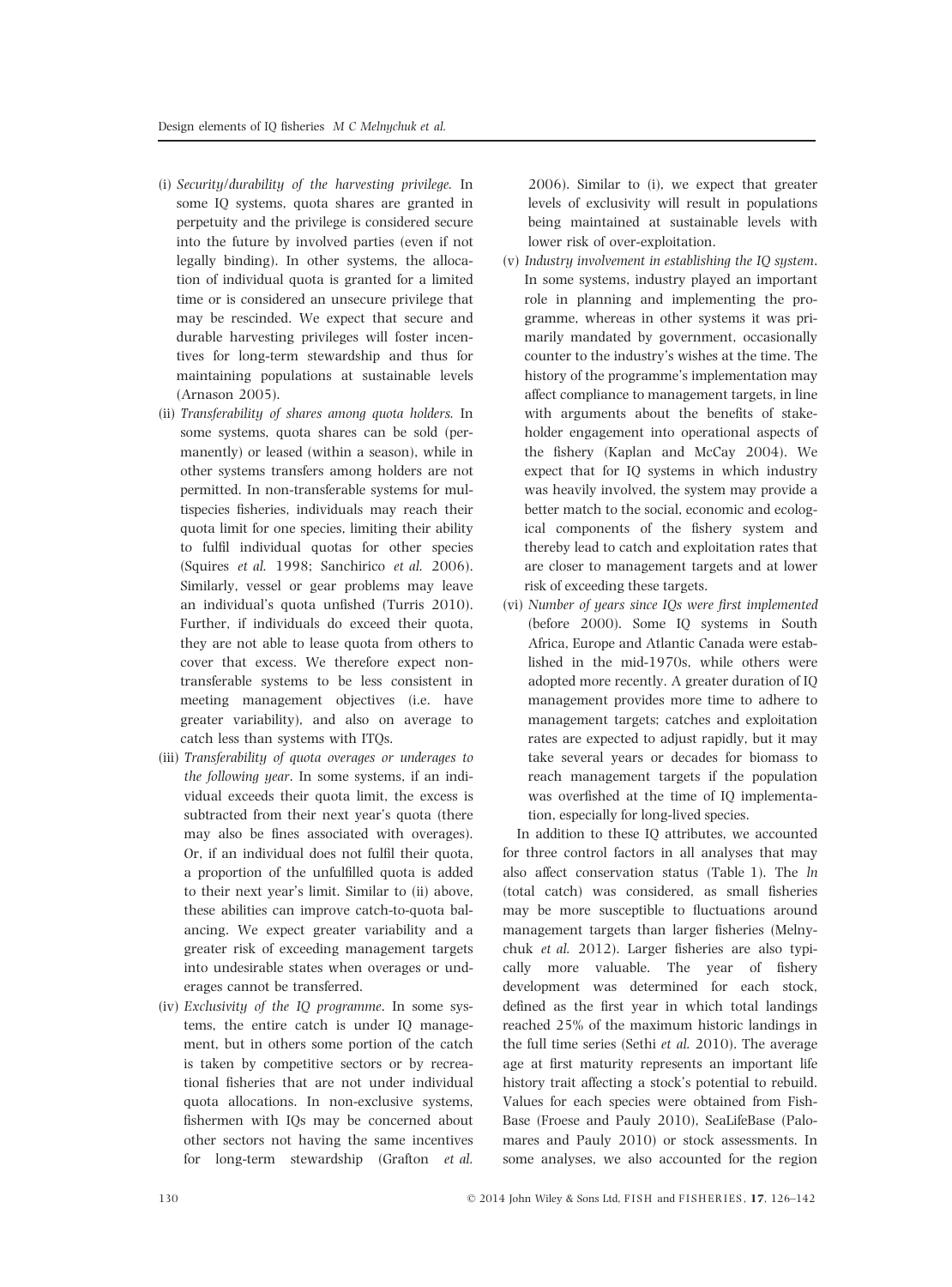Table 2 Number of IO stocks included in analyses of catch/TAC, exploitation rate-to-target exploitation rate  $(F/F<sub>target</sub>)$  and biomass-to-target biomass  $(B/B<sub>target</sub>)$  ratio variables. For each type of ratio, interannual means and standard deviations were calculated and used as response variables (i.e. dependent variables). Numbers are separated by region and by taxonomic/habitat association categories. Stock names are listed in Table S1 of the Supporting Information, and all values of response variables are given in a supplementary data file.

| Category                      | Catch/TAC | $\mathsf{F}/\mathsf{F}_\mathsf{target}$ | B/B <sub>target</sub> |
|-------------------------------|-----------|-----------------------------------------|-----------------------|
| Region                        |           |                                         |                       |
| USA – west coast/Alaska       | 4         | 4                                       | 4                     |
| Canada – west coast           | 30        | 14                                      | 16                    |
| Canada – east coast           | 25        | 5                                       | 7                     |
| $USA - north-east/$           | 2         | 3                                       | 3                     |
| mid-Atlantic coast            |           |                                         |                       |
| Europe                        | 5         | 5                                       | 5                     |
| South Africa                  | 5         | 4                                       | 5                     |
| South America                 | O         | 2                                       | 2                     |
| Australia                     | 19        | $\overline{7}$                          | 12                    |
| New Zealand                   | 52        | 32                                      | 32                    |
| Taxonomic/habitat association |           |                                         |                       |
| Demersal fish                 | 33        | 15                                      | 17                    |
| Bathydemersal fish            | 15        | 16                                      | 18                    |
| Benthopelagic fish            | 41        | 23                                      | 27                    |
| Pelagic fish                  | 14        | 8                                       | 10                    |
| Invertebrates                 | 39        | 14                                      | 14                    |
| Total                         | 142       | 76                                      | 86                    |

and/or the taxonomic/habitat association of each stock (Table 2).

Several filters were applied to the data set prior to analyses. We focused on targeted stocks and excluded stocks in multispecies fisheries that were under IQ management but mainly caught as unwanted by-catch. We did not include stocks for which IQs were first implemented during or after the 2000–2004 snapshot period. If data for a response variable were not available for all five years, or if reliable reference points could not be obtained, the response variable was excluded. Finally, for catch/TAC and  $F/F_{\text{target}}$  analyses, we excluded stocks that were under a moratorium during 2000–2004 because they were not targeted. We still included these stocks for analyses of  $B/B<sub>target</sub>$ , consistent with Melnychuk et al. (2012), because biomass in 2000–2004 partly reflects a management legacy prior to 2000 during which IQ attributes may have influenced the stock. After applying these filters, our data set of stocks managed under IQs consisted of 142 for catch/TAC

variables, 76 for  $F/F_{\text{target}}$  and 86 for  $B/B_{\text{target}}$ (Table 2; stocks are listed in Table S1).

#### Random forest analysis

Random forests (Breiman 2001a) are an ensemble of regression trees, a nonparametric recursive data-splitting method used to identify predictors with relatively strong influence on a numerical response variable. At a given node of a regression tree, values of the response variable and one predictor are split into two groups based on whichever predictor's split minimizes the response variable's sum of squared deviations. The procedure is repeated such that within a single tree, multiple predictors may split the response variable data set and thus have influence on the response variable. Although single regression trees are unstable in terms of the order of variable importance among predictors, random forests involve bootstrapping the data set (each component tree is constructed from one resampled data set) and only allowing a random subset of predictors to be included at any given node of a component tree, with the result being a more robust measure of variable importance across the aggregated set of trees (Breiman 2001b). Random forests have been used increasingly in ecology and fisheries research (Cutler et al. 2007; Gutierrez et al. 2011; Sethi et al. 2012; Melnychuk et al. 2013). They allow for nonlinear relationships between a predictor and response variable, make no parametric assumptions about the response variable, can handle missing values of predictors and are less susceptible to over-fitting compared with parametric methods such as generalized linear models because the number of predictors available for selection at any given node of a tree is limited to a specified number. Interactions between predictors are accounted for implicitly through the splitting procedure, but the ability to quantify or visualize interactions is limited.

For each of the six response variables, we conducted a random forest analysis using the 'randomForest' package (version 4.6–7; Liaw and Wiener 2002) in R (version 3.0.2; R Development Core Team 2014). The model for each analysis included all predictors listed in Table 1. Stocks were weighed equally. Forests of 10 000 trees were used, which were more than adequate for among-tree variance to stabilize. The cross-validation prediction accuracy represented by the mean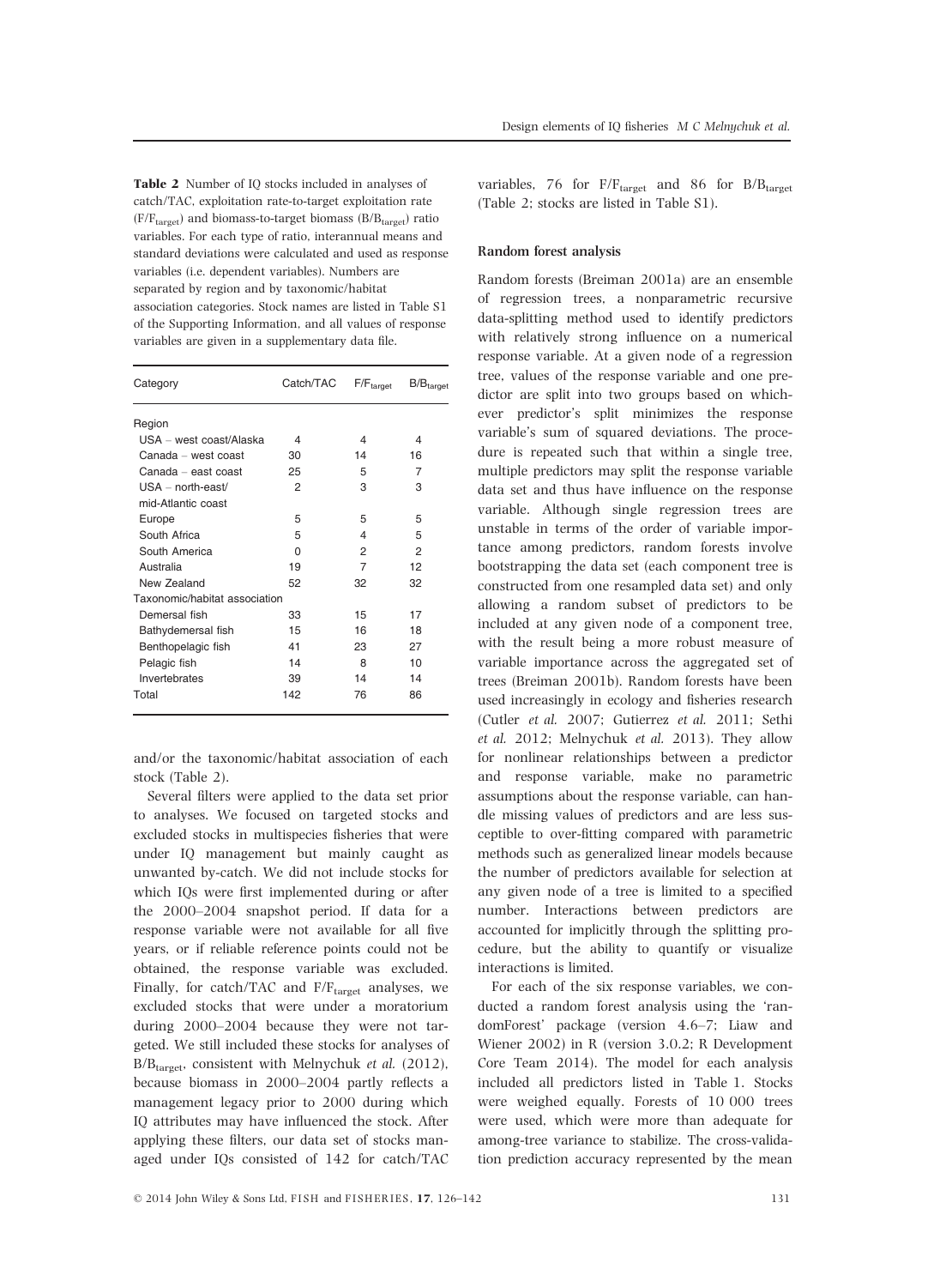square error of model fit is sensitive to mtry, a tuning parameter that limits the number of predictors allowed for selection at any one node of a component regression tree. Larger values of mtry are often less susceptible to over-fitting large models and allow for higher-order interactions between predictors, while smaller values of mtry often have greater cross-validation prediction accuracy. The mean square error of model fit was plotted over a range of mtry values and suggested acceptable levels for *mtry* between 2 and 5. We used  $mtry = 5$ because this permitted a higher order of possible interactions between predictors.

We show the influence of IQ attributes and other covariates on response variables using partial dependence plots. These plots show the nonlinear effect of a numerical predictor on a response variable after accounting for the average effects of other predictors in the model. We show overall relationships for each response variable, and in the Supporting Information, we further separate these relationships by geographical region. We express the effects of categorical predictors on response variables as the difference between marginal predictions of the response variable for each level of a categorical predictor. For each of the six random forest analyses, we show a measure of relative importance of predictors. The importance score is determined with cross-validation and reflects the loss of prediction accuracy associated with removing each predictor in turn (Liaw and Wiener 2002).

## Linear mixed-effects model analysis

Mixed-effects models were used for three purposes: (i) to confirm results from the random forest analysis under the assumptions of linear relationships between response and predictor variables; (ii) to explicitly consider interactions between IQ predictors in their joint influence on response variables; and (iii) to compare candidate models containing different predictors in an informationtheoretic framework. Response variables involved logarithms of ratios, and Gaussian models with an identity link were applied to these using the 'lme4' package (1.0–6; Bates et al. 2014) in R (version 2.15.2; R Development Core Team 2014). All models considered included taxonomic/habitat association as a random effect (Tables 2 and S1) and three control factors as fixed effects: ln(total catch), year of fishery development and age at first

maturity (Table 1). First, to parallel the random forest analysis, a model including all six IQ attributes as main effects was applied to each of the six response variables to evaluate effect sizes of predictors on response variables. Second, multiple candidate models were applied to each response variable to evaluate the strength of interactions involving harvest-right elements and to evaluate regional influences in explaining variation in the response variables.

Candidate models were selected following a systematic approach to ensure that models represented a variety of hypotheses about which predictors – including interactions involving harvest-right elements – were influential. All models included the three control factors and the random effect, and the first model contained no other terms, that is, a null model. Models 2–7 each contained one of the six IQ attributes as well (Table 1). Model 9 included all of these attributes (hence, it is the model described in the previous paragraph). Model 8 included a categorical 'region' factor but no IQ attributes, and model 10 included 'region' and all six IQ attributes. Comparing these 10 models allowed us to identify whether regional factors, harvest-right elements or other IQ attributes (or all of these) best described the variation in response variables when considering only main effects. Eight additional models considered interactions between IQ attributes on top of the base terms. Interactions were explicitly considered because we hypothesized that influences of harvest-right elements on the biological response variables were likely to be mediated by: (i) the extent to which the fishing industry was involved in establishing the IQ system, because harvest rights may have little influence if industry was less involved; and (ii) the time elapsed since IQs were implemented, because influences may intensify over time, especially for biomass. These two IQ covariates, (i) industry involvement and (ii) years since IQ establishment, were each paired in turn with the four harvest-right elements of IQs to allow for eight two-way interactions. For each of the 18 total candidate models applied to the six response variables, we calculated Akaike's Information Criterion corrected for small sample size, AICc. Using the AICc, we derived Akaike model weights ranging from 0 to 1 (which sum to one across the 18 models), which represent the relative strengths of evidence for a particular model given the set of models.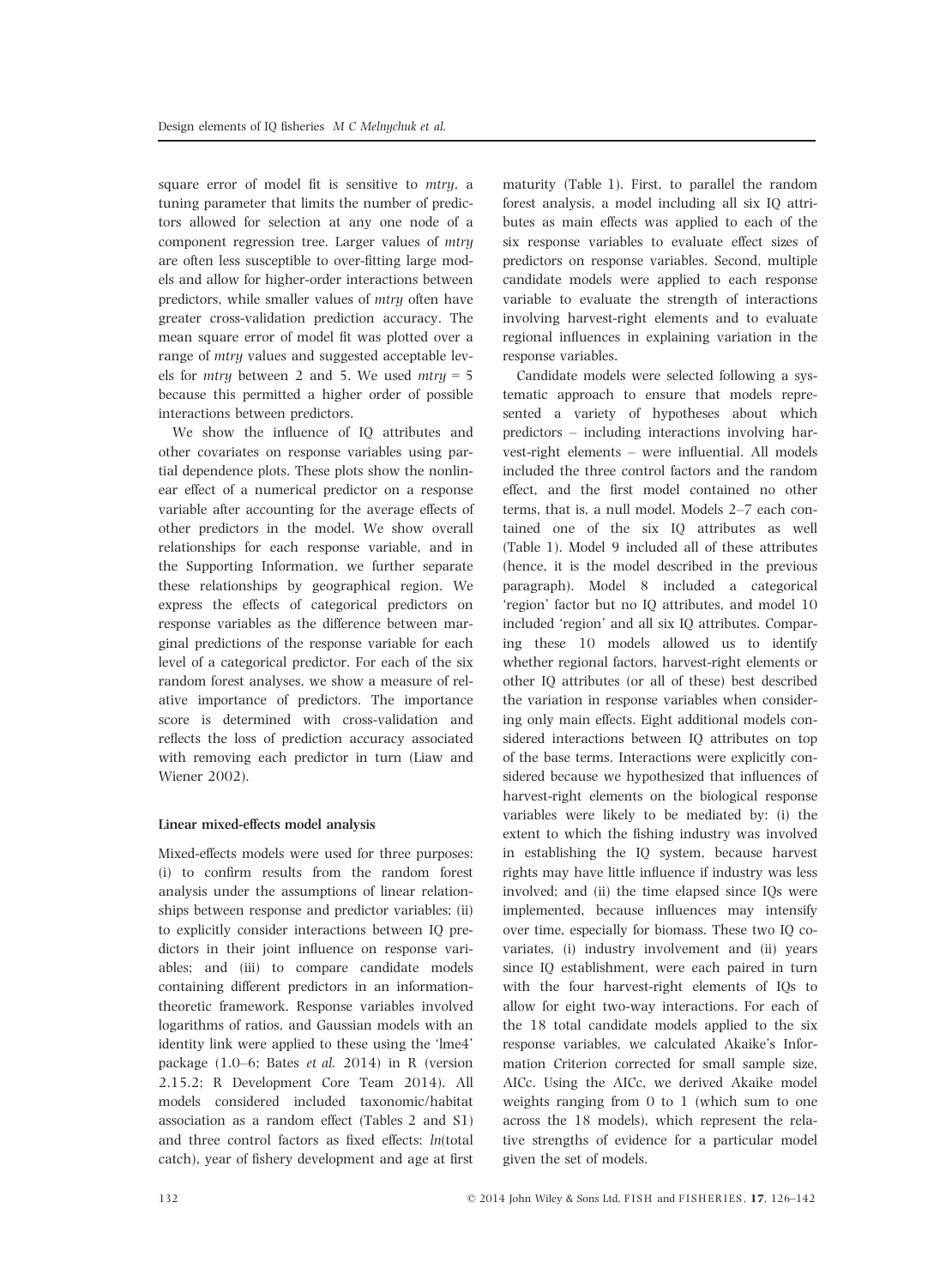## Model assumptions and diagnostics

Several model checks and diagnostics were conducted to ensure that model assumptions were met and analyses were properly tuned to the data. Prior to mixed-effects model and random forest analyses, generalized variance inflation factors (GVIFs) were calculated to check for collinearity among predictor variables (Zuur et al. 2009). We had originally considered 'region' as an additional predictor, but this was highly confounded with other predictors on the basis of high GVIF scores so it was dropped from most analyses (it was kept in mixed-effects model 10). Under the full model of nine main effects (three base factors and six IQ attributes, used in both mixed-effects model and random forest analyses), all variance inflation factors were <3, suggesting negligible multicollinearity (Zuur et al. 2009).

For random forest analyses, we conducted a sensitivity test, which incorporated a regional factor explicitly (with five levels) to allow for the possibility that response variables were influenced more strongly by region than by the six IQ predictors (see Supporting Information). There was little observable difference in partial dependence plots compared to the key run; even without the explicit region term, there was sufficient variation among regions in other predictors to explain regional differences in response variables.

For mixed-effects model analyses, we calculated pairwise correlations between fixed predictors, which were all <0.4, suggesting limited concern for independence among predictors. We conducted graphical checks for assumptions of equal variance of response variables among groups of categorical predictors or throughout the range of numerical predictors. No notable deviations were observed. All 18 candidate models converged to each of the six response variables.

## **Results**

The median catch/TAC ratio across 142 stocks was 0.91 (i.e. median of the back-transformed 5 year mean of ln-ratios for each stock), and 86% of stocks had recent (2000–2004) average catches below their fleet-wide quota limits. If we allow a 10% exceedance of quota limits (i.e. a threshold of  $1.1 \times \text{catch/TAC}$ , 94% of stocks had recent catches below or within 10% of TACs, on average. Median F/ $F_{\text{target}}$  across 76 stocks was 0.74, and

64% of stocks had recent exploitation rates below their target exploitation rates, on average (or 68% of stocks were <1.1  $\times$  F/F<sub>target</sub>). Median B/B<sub>target</sub> across 86 stocks (including those under moratoria) was 1.16, and 59% of stocks had recent biomass above their target biomass, on average (or 63% of stocks were  $>0.9 \times B/B_{\text{target}}$ ). Effects of IQ attributes were observed for most of the catch/TAC, exploitation rate and biomass metrics considered.

#### Random forest analysis

Harvest-right elements and other IQ attributes had different effects on the six response variables, as evidenced by random forests that provide a ranking of predictor variable importance and allow us to visualize nonlinear relationships. Controlling for other variables, the ratio of total catch to TAC increased with increasing exclusivity between 30 and 50% exclusivity (i.e. 30–50% of the total catch was allocated under an IQ system), but had no effect at higher percentage exclusivity (Fig. 1). Exploitation rates also gradually increased with exclusivity, towards management targets. The interannual variability of catch/TAC and exploitation rate were both greatest when exclusivity was low (Fig. 1). Among the nine predictors, exclusivity was the most important in explaining variation in mean catch/TAC and in the interannual standard deviations of exploitation rate and biomass, as evidenced by relative importance scores. No effect of security and durability was observed on any of the six response variables (Fig. 2), although there were few fisheries whose IQs were considered to be insecure or of limited duration. Fisheries whose IQs were transferable among quota holders had lower mean  $B/B_{\text{target}}$  (Fig. 2), closer to management targets as revealed by inspection of category means. Counter to our expectations, the ability to transfer quota overages or underages to the following year did not affect any of the catch/ TAC or  $F/F<sub>target</sub>$  variables, but did exert a stronger effect for biomass. Individual quota systems in which quota overages or underages could be transferred to the following year were associated with mean  $B/B<sub>target</sub>$  above management targets. In contrast, systems in which neither overages nor underages were transferable to the following year had lower  $B/B<sub>target</sub>$  (Fig. 2), below biomass targets. When industry was heavily involved in establishing the IQ system, mean exploitation rates were lower (Fig. 2), further from management targets,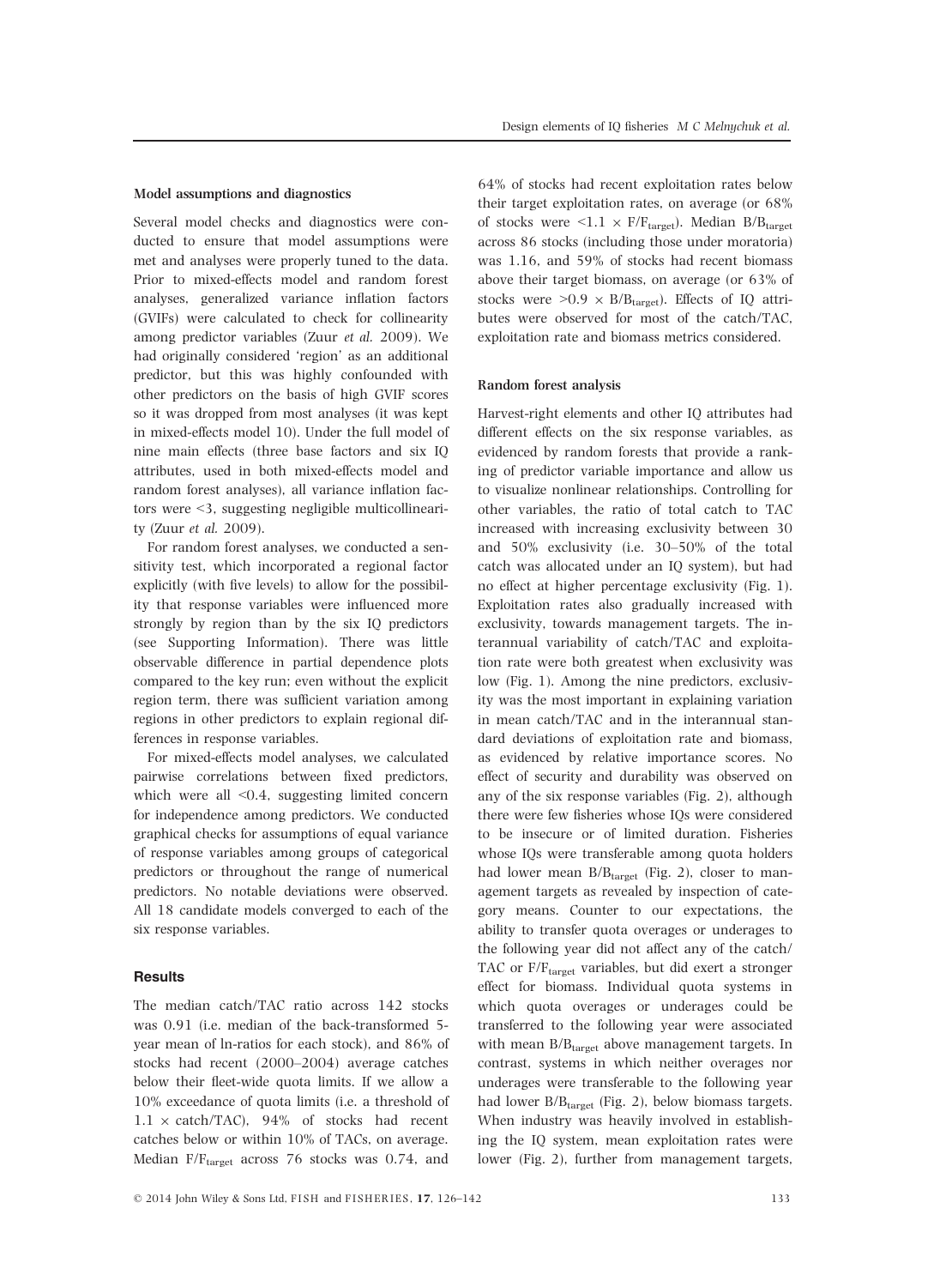

Figure 1 Partial dependence of catch to quota, exploitation rate to target exploitation rate and biomass to target biomass on five numerical predictors of IQ fisheries. Means and standard deviations of the log-ratios of three variables (catch/TAC,  $F/F_{\text{target}}$  and  $B/B_{\text{target}}$ ) were calculated for each stock. These six response variables were analysed independently using random forests (10 000 trees, five predictors randomly sampled at each split). Line thickness is proportional to the relative importance score of the predictor for that response variable. Horizontal dotted lines at 0 represent general management objectives. Right-hand axis shows mean values on linear scale.

compared to cases where IQs were primarily government-mandated. Means and standard deviations of catch/TAC and B/Btarget were relatively insensitive to the number of years since establishment of the IQ programme, but counter to our expectations, exploitation rates were considerably below target levels for fisheries in which IQs were established more than 15 years ago (Fig. 1).

Surprisingly, response variables were generally more sensitive to control factors than to IQ attributes. Fisheries that developed after the mid-1970s had greater mean B/Btarget and also greater interannual variability in biomass compared with fisheries that developed earlier (Fig. 1). A strong marginal effect of total catch on biomass was observed. Fisheries with low annual catches of  $\leq$ 250 t were associated with mean B/B<sub>target</sub> that was considerably less and below target levels compared with larger fisheries (Fig. 1), although this is partly attributed to depleted stocks under moratoria generally having low total catches. Catch/ TAC increased on average, was closer to management targets and was less variable as total catch increased. Fisheries for species that matured at ages 1–3 were associated with higher biomass and lower catch/TAC and exploitation rates, all further from management targets, compared with fisheries for species that matured later (Fig. 1). As might be

expected, the interannual variability in catch/TAC was higher for early-maturing species.

There were regional differences in the response variables, especially for biomass. New Zealand stocks were typically close to biomass, exploitation rate and catch/TAC targets (Figures S1–S3 in Supporting Information). Stocks from the east and west coasts of Canada had low exploitation rates relative to targets (Figure S2). For west coast stocks, this is the result of several stocks in a multispecies groundfish fishery not being primary targets (low F) and therefore having high biomass relative to target biomass (Figure S3). For east coast stocks, the data set for biomass indicators included stocks under moratoria (of which there are several in eastern Canada), so biomass relative to target biomass was on average low compared with other regions (Figure S3). Australian stocks had low catches relative to TACs, but exploitation rates and biomass were close to target levels compared with other regions, simply reflecting a different subset of stocks (there were more stocks with available catch/TAC data than with available  $F/F<sub>target</sub>$  or  $B/B<sub>target</sub>$  estimates, and the ones with only catch/TAC data tended to be less valuable so less heavily exploited). Differences in observed biomass ratios among regions could also reflect different productivity regimes during the focal period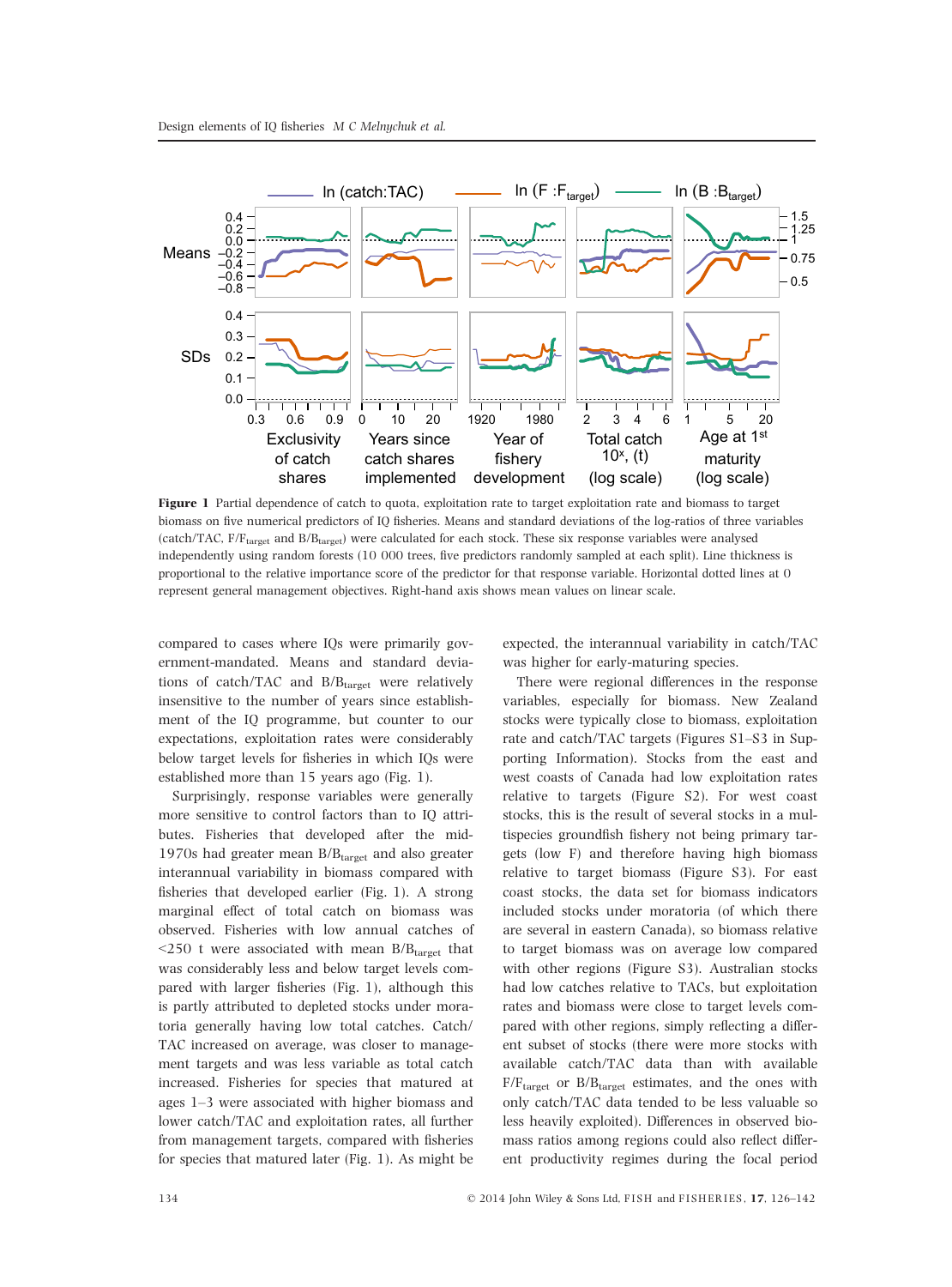

Figure 2 Effects of four categorical predictors of IO fisheries on catch to quota, exploitation rate to target exploitation rate and biomass to target biomass. Means and standard deviations of the log-ratios of three variables (catch/TAC, F/ Ftarget and B/Btarget) were calculated for each stock. These six response variables were analysed independently using random forests. Effect sizes represent differences between predicted values of response variables for 'yes' and 'no' levels of the predictor (predicted values of 'yes' group minus predicted values of 'no' group). Coloured symbols show marginal effects of predictors on response variables (i.e. after accounting for other factors), with line thickness proportional to the predictor's relative importance score for that response variable. Overlaid boxplots summarize the distribution of 1000 calculated differences between randomly paired predicted values of response variables for 'yes' and 'no' levels of the predictor (i.e. they do not explicitly account for other factors).

(Vert-pre et al. 2013) or differences in enforcement. In contrast to mean responses, there were fewer differences between regions in the interannual variability of catch/TAC,  $F/F_{\text{target}}$  or  $B/B_{\text{target}}$ .

## Mixed-effects model analysis

To check for consistency with the random forest analysis, we first considered the linear model with the same fixed effects that were included in the random forest analysis (model 9). This model with nine predictors explained between 24 and 58% of the variation for mean responses and 25–39% of the variation for interannual variability. Transferability of IQs among quota holders, that is, ITQs, was associated with mean  $B/B<sub>target</sub>$  values that were lower (Fig. 3) and closer to target levels (based on visual inspections of category means) compared with programmes with non-transferable quota. However, assuming model 10 that also includes region as a factor (discussed later), the transferability effect disappeared, so this response is confounded with region. The majority of stocks in our data set had ITQs; only a few stocks from the west coast of Canada, Argentina and the east coast of the United States had quota that could not be transferred. There was an unexpected effect of transferability of overages or underages from one year to the next on biomass. Mean biomass was higher (Fig. 3), above targets, when overages and/or underages were transferable, consistent with random forest results. This is not simply due to regional confounding, as model 10 also including region still yielded a significant effect for transferability of overages or underages. Involvement of industry in establishing IQ programmes was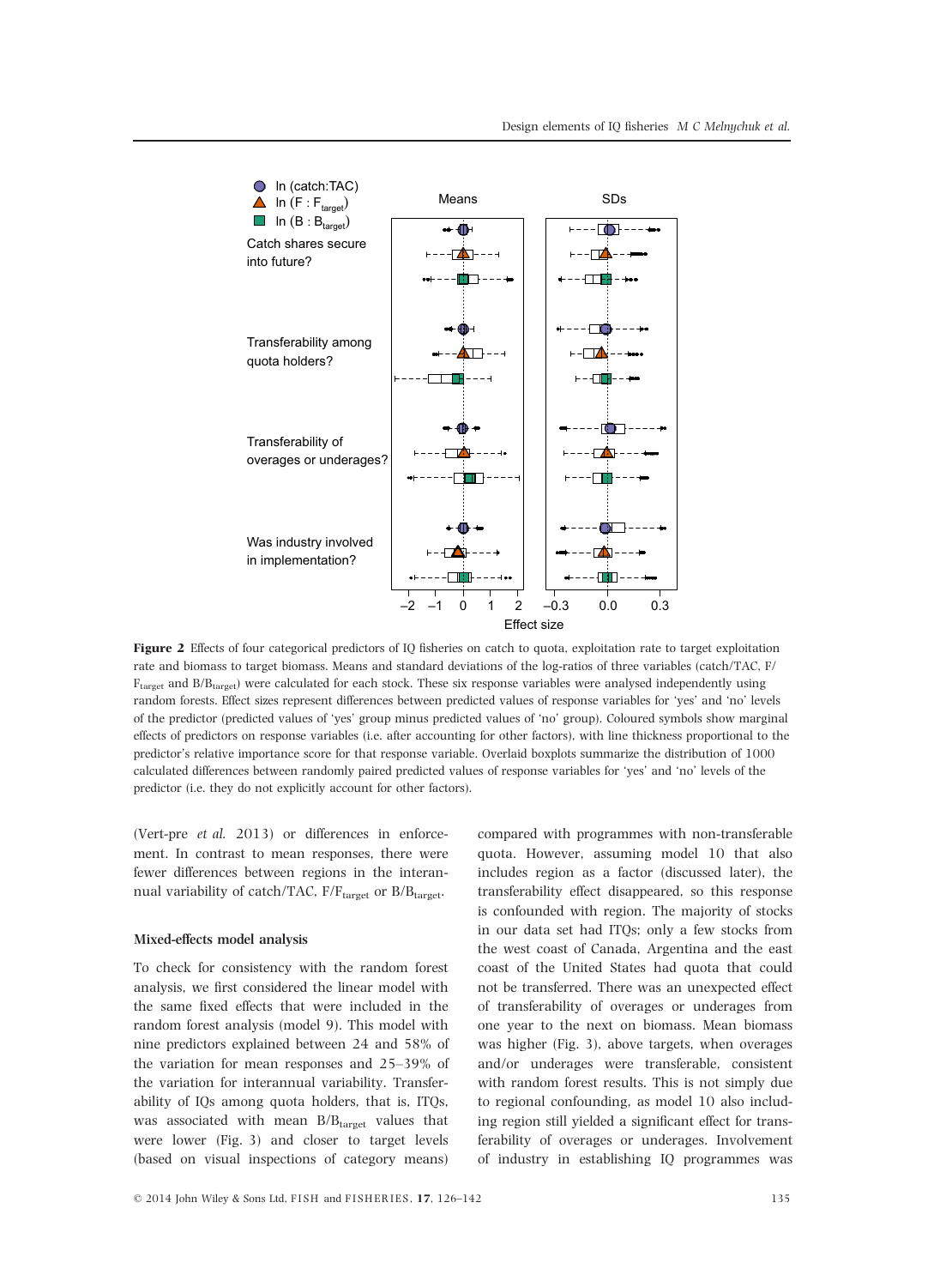

Figure 3 Estimated coefficients for effects of IQ and fishery predictors on catch to quota, exploitation rate to target exploitation rate and biomass to target biomass variables. Means and standard deviations of the log-ratios of three variables (catch/TAC, F/F<sub>target</sub> and B/B<sub>target</sub>) were calculated for each stock. These six response variables were analysed independently using linear mixed-effects models, treating taxonomic/habitat association as a random effect. Error bars show 95% CI around restricted maximum likelihood estimates of coefficients. The first four predictors are categorical, expressing the 'yes' group compared to the 'no' reference group.

associated with lower mean  $F/F_{target}$  compared with IQ programmes that were government-mandated (Fig. 3), consistent with random forest results. Note that assessment outputs were treated as data without error in our analyses, so 95% confidence intervals around the point estimates of  $F/F<sub>target</sub>$  and  $B/B<sub>target</sub>$  variables would be wider than shown if assessment uncertainties were propagated through our analyses.

In comparisons of 18 candidate models, standardized model weights indicate that mean and standard deviation of catch/TAC tended to be best explained by a single model, while for standard deviations of  $F/F_{\text{target}}$  and  $B/B_{\text{target}}$ , no single model was strongly supported (Fig. 4). Tables S1–S3 give full model comparison results for each response variable. Means of catch/TAC and  $F/F_{\text{target}}$  as well as the standard deviation of catch/TAC strongly favoured model 14, which allowed for an interaction between exclusivity and industry involvement. Mean B/Btarget was best described simply by a regional effect (model 8, Fig. 4), with west coast Canada and New Zealand having high  $B/B<sub>target</sub>$ and Europe having low B/B<sub>target</sub>, consistent with random forest results. Interannual variability of exploitation rates and biomass gave similar support to several models including the null model and models with a single IQ attribute, but little support to the inclusion of interactions (Fig. 4). No notable interactions were detected between the number of years since IQs were established and any of the harvest-right elements of IQs in their combined effect on any of the catch/TAC,  $F/F_{target}$  or  $B/B_{target}$ metrics (models 15–18, Fig. 4). Note that model 9, the model behind Fig. 3 used to compare with random forest results, had essentially no support for any of the six response variables, suggesting that interactions between IQ attributes and/or regional factors are important in explaining the variation in the data for these indicators.

The interaction model that was strongly supported by the data for three performance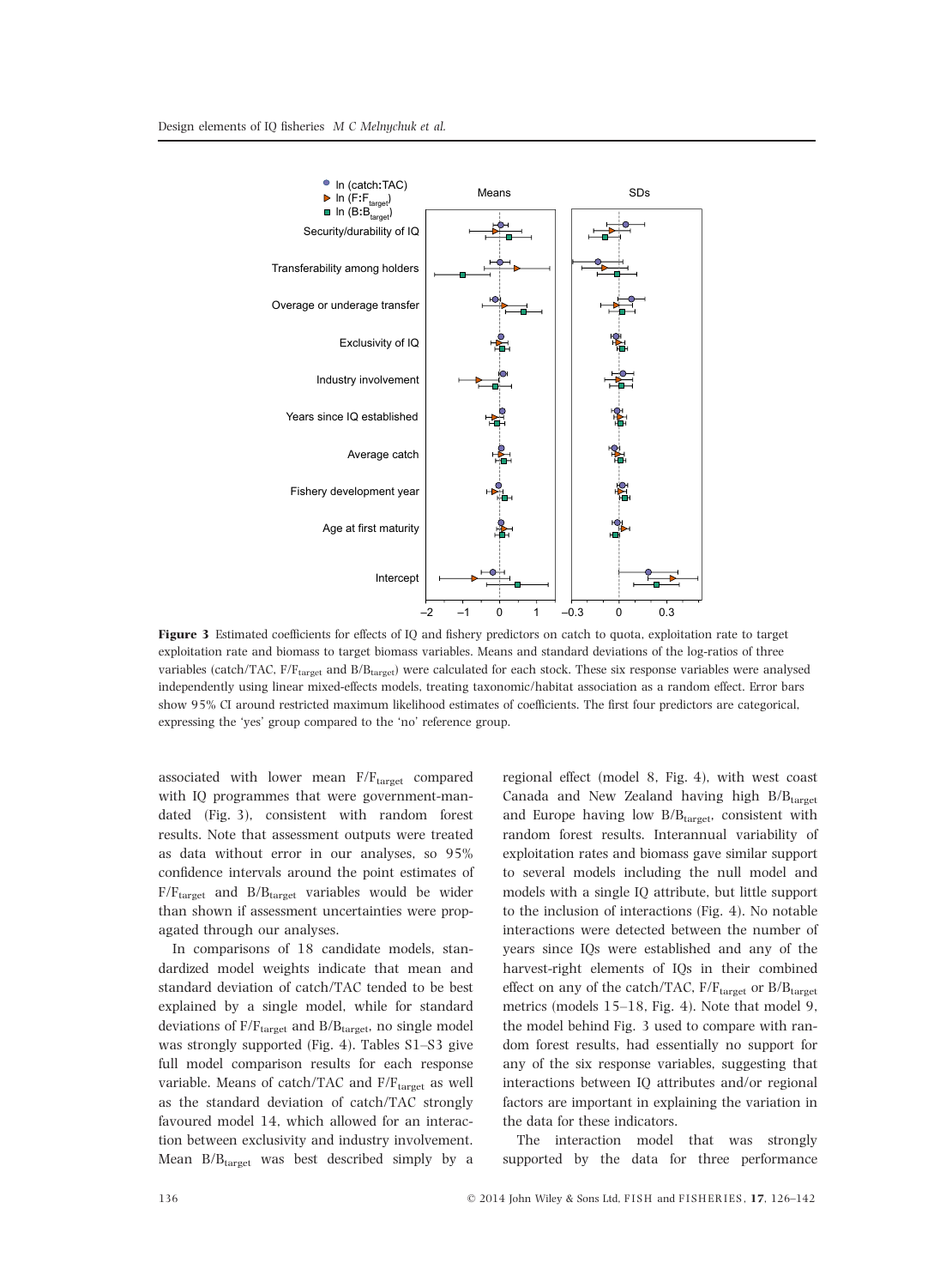|                | In (catch: TAC) $\qquad \qquad$ In (F:F <sub>target</sub> ) |   | In $(B:B_{\text{target}})$ |              |            |              |           |              |               |   |   |   |              |              |   |              |   |                            |   |
|----------------|-------------------------------------------------------------|---|----------------------------|--------------|------------|--------------|-----------|--------------|---------------|---|---|---|--------------|--------------|---|--------------|---|----------------------------|---|
|                | Model number                                                | 1 | $\overline{2}$             | 3            | 4          | 5            | 6         | 7            | 8             | 9 |   |   |              |              |   |              |   | 10 11 12 13 14 15 16 17 18 |   |
|                | Base terms                                                  | √ | $\checkmark$               | $\checkmark$ | $\sqrt{ }$ | $\checkmark$ | $\sqrt{}$ | $\checkmark$ | $\mathcal{L}$ | √ | √ | √ | $\checkmark$ | $\sqrt{ }$   | √ | $\checkmark$ |   |                            |   |
|                | Security/durability of IQ                                   |   | ✓                          |              |            |              |           |              |               | ✓ | ✓ | √ |              |              |   | ✓            |   |                            |   |
|                | Transferability among holders                               |   |                            | √            |            |              |           |              |               |   |   |   | ✓            |              |   |              | ✓ |                            |   |
|                | Overage or underage transferability                         |   |                            |              | ✓          |              |           |              |               | ✓ |   |   |              | √            |   |              |   | ✓                          |   |
|                | Exclusivity of IQ                                           |   |                            |              |            | √            |           |              |               | √ |   |   |              |              | √ |              |   |                            |   |
|                | Industry involvement                                        |   |                            |              |            |              | ✓         |              |               | ✓ |   | ✓ | $\checkmark$ | $\checkmark$ |   |              |   |                            |   |
|                | Years since IQ established                                  |   |                            |              |            |              |           | √            |               | ✓ |   |   |              |              |   | $\sqrt{ }$   |   |                            |   |
| Terms included | Region                                                      |   |                            |              |            |              |           |              | √             |   | J |   |              |              |   |              |   |                            |   |
|                | Industry involvement: Security/durability                   |   |                            |              |            |              |           |              |               |   |   | ✓ |              |              |   |              |   |                            |   |
|                | Industry involvement: Transferability                       |   |                            |              |            |              |           |              |               |   |   |   | ℐ            |              |   |              |   |                            |   |
|                | Industry involvement: Overage/underages                     |   |                            |              |            |              |           |              |               |   |   |   |              | ✓            |   |              |   |                            |   |
|                | Industry involvement: Exclusivity                           |   |                            |              |            |              |           |              |               |   |   |   |              |              | ✓ |              |   |                            |   |
|                | Years since IQ:Security/durability                          |   |                            |              |            |              |           |              |               |   |   |   |              |              |   | J            |   |                            |   |
|                | Years since IQ: Transferability                             |   |                            |              |            |              |           |              |               |   |   |   |              |              |   |              |   |                            |   |
|                | Years since IQ: Overage/underages                           |   |                            |              |            |              |           |              |               |   |   |   |              |              |   |              |   | ✓                          |   |
|                | Years since IQ: Exclusivity                                 |   |                            |              |            |              |           |              |               |   |   |   |              |              |   |              |   |                            | ✓ |
| 个              | Mean In (catch:TAC)                                         |   |                            |              |            |              |           | ٠            |               |   |   |   |              |              |   |              |   |                            |   |
|                | Mean In (F:F <sub>target</sub> )                            | ٨ |                            |              |            |              |           |              |               |   |   |   |              |              |   |              |   |                            |   |
|                | Mean In (B:B <sub>target</sub> )                            |   |                            |              |            |              |           |              |               |   |   |   |              |              |   |              |   |                            |   |
| Model weights  | SD In (catch:TAC)                                           |   |                            |              |            |              |           | ٠            |               |   |   |   |              |              |   |              |   |                            |   |
|                | SD In (F:Ftarget)                                           |   |                            |              |            |              |           |              |               |   |   | A |              |              |   |              |   |                            |   |
| ٦V             | SD In (B:B <sub>target</sub> )                              |   |                            |              |            |              |           |              |               |   |   |   |              |              |   |              |   |                            |   |

Figure 4 Comparison of candidate models for effects of IQ and fishery predictors on catch to quota, exploitation rate to target exploitation rate and biomass to target biomass variables. Two metrics (mean and standard deviation) of the logratios of catch/TAC,  $F/F_{\text{target}}$  and  $B/B_{\text{target}}$  were calculated for each stock. For each of the six response variables (rows at bottom), the AICc-preferred model is represented by the largest symbol; the area of symbols is proportional to the Akaike relative weight for the model, standardized to the AICc-preferred model. Base terms include ln(total catch), year of fishery development and age at first maturity as fixed effects as well as taxonomic/habitat association as a random effect. Models 1–10 involve only main effects, and models 11–18 also involve interactions.

indicators (model 14) reveals a noteworthy joint effect between exclusivity and industry involvement. Mean exploitation rates were higher, greater than management targets, when the harvesting right had low exclusivity and when the establishment of the IQ system was primarily governmentmandated (Fig. 5). Mean exploitation rates were less than target levels when IQs had low exclusivity but more industry involvement in their establishment. At high levels of exclusivity, mean exploitation rates converged to just below target levels on average, irrespective of whether industry played a large role in establishing IQs. Despite having statistical support as the AICc-best model (Fig. 4), the interactions for mean catch/TAC and for standard deviation of catch/TAC were weaker (Fig. 5).

## **Discussion**

A wide range of fishery management strategies and tactics are likely to impact the conservation status of marine populations. Management systems can be largely separated by whether they use input or output control approaches; within output controls such as TAC regulation systems, there is a further major distinction between individual allocation and competitive fisheries (Bromley 2009; Melnychuk et al. 2012). There is tremendous variability in management system characteristics at each of these levels, including those of IQ programmes. Despite including only a limited number of IQ attributes in our analyses, we found that our predictor variables could explain a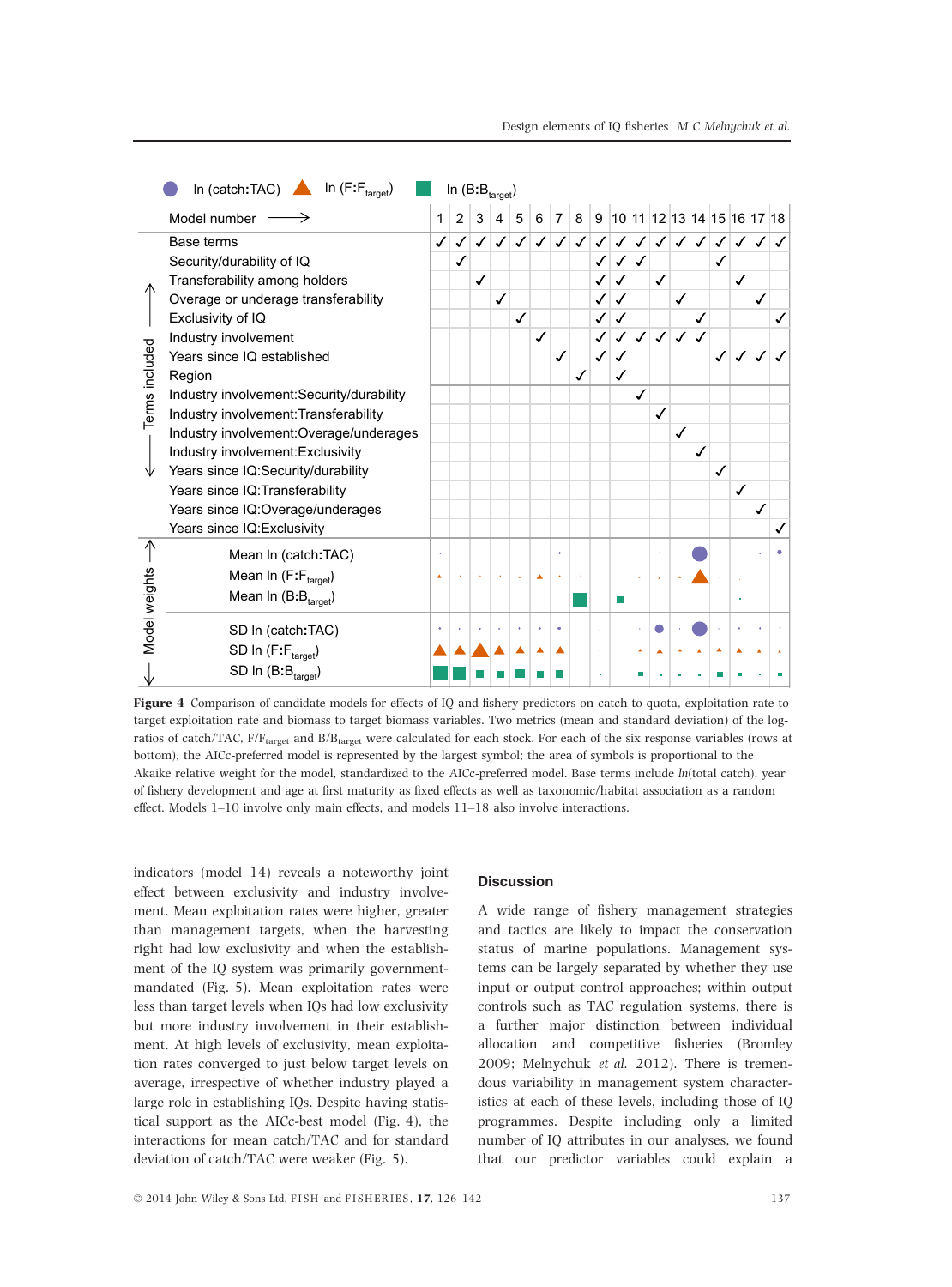

Figure 5 Effects of IO exclusivity and level of industry involvement on mean catch/TAC, mean  $F/F_{target}$  and standard deviation of catch/TAC. Symbols show raw data, separated into groups of IQ implementation primarily government-mandated  $(x)$  and IO implementation jointly or mostly driven by industry  $( \Diamond ).$ Dashed lines show 95% confidence bands around predicted fits from a model allowing an interaction between IQ exclusivity and level of industry involvement (model 14). Horizontal dotted lines at 0 represent general management objectives. Right-hand axis shows mean values on linear scale.

reasonably high portion of the total variability in conservation-related performance indicators. This work follows up on previous work that compared IQ fisheries with non-IQ fisheries (Essington 2010; Essington et al. 2012; Melnychuk et al. 2012) by

quantifying which particular harvest-right elements and related attributes of IQs contribute to better meeting management targets.

#### Harvesting rights

It is believed (Arnason 2005) that IQs provide the greatest incentives for resource stewardship when they have strong access rights; prescriptions are widespread that the harvesting privilege should be secure, durable, exclusive and transferable (e.g. Scott 2008; Bonzon et al. 2013). Nearly 50 of the 167 stocks in our analyses (most from New Zealand, Australia and Atlantic Canada) met all of these criteria, but these stocks did not necessarily have the best overall conservation status. Likewise, many fisheries with incomplete harvesting rights consistently met their targets, so other factors also influence the ability to achieve management objectives. Overall, exclusivity was important not in isolation, but when it was mediated by involvement of the fishing industry in the establishment of the IQ system. When exclusivity was low, distinctions related to industry involvement were apparent, but at high exclusivity, these differences disappeared, suggesting that exclusive access to the resource may compensate for other factors to better meet management targets.

## Transferability of quota

Transferability of a harvest right can be enacted among individuals or into the future. Transferability of quota among holders allows for more precise catch-to-quota matching because holders over their individual limits can lease quota from those with unused quota (Sanchirico et al. 2006; Branch and Hilborn 2008; Turris 2010). When quota is not transferable, fishermen must try to exactly match their own quota allotment and face economic losses for catching less or face penalties for catching more than this amount. What we observed, however, was not an effect of transferability on catch/TAC ratios, but instead an effect on mean biomass of the stock: still above target levels, but closer to targets. This in part reflects regional confounding and a historical legacy of overfishing, since stocks under moratoria were included in the analysis of biomass metrics and pulled down the mean response across stocks. Several stocks from Atlantic Canada, in particular, have been under moratoria since the 1990s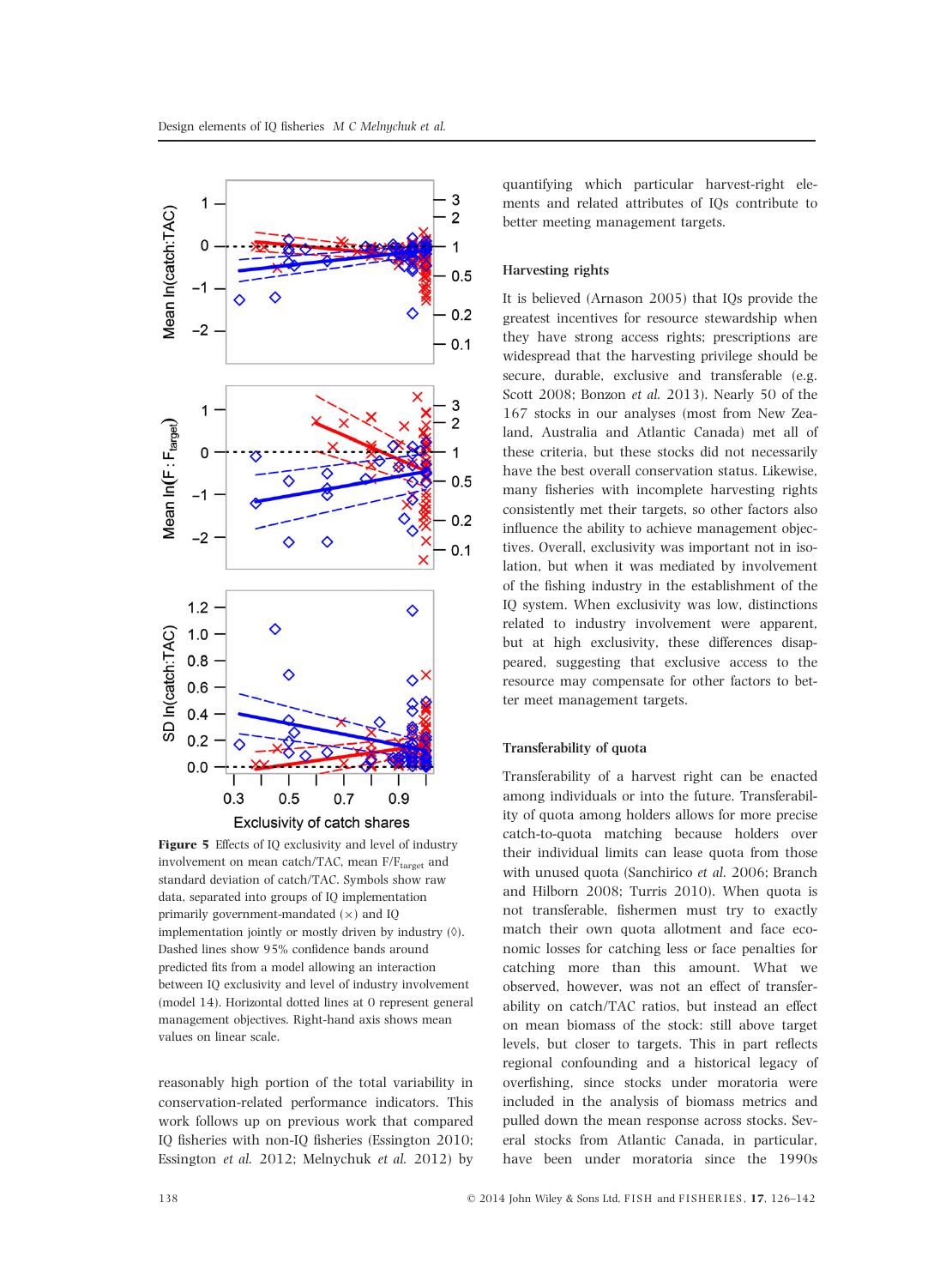despite being under ITQs. Similar to transferability among quota holders, the ability to transfer either a deficit or a surplus of individual quota from one year to the next is expected to aid in fishing efficiently by avoiding the necessity of exact catch-toquota matching (Sanchirico et al. 2006). Counter to expectations, we observed effects of overage or underage transferability on increased biomass to above target levels, but little to no effect on catch/ TAC or exploitation rate metrics. Unlike the case for transferability among quota holders, however, there was no regional confounding in this effect for biomass. If this variable is separated into transferability of overages and transferability of underages, most of the effect is attributed to the transferability of underages (post hoc results not shown). Causality may also be reversed in this case; permission to transfer underages may be more likely when biomass is above target levels, but if biomass is low, managers may be more cautious about allowing too high a quota in any one year because of transfers from the previous year. The association between high biomass relative to target levels and the ability to transfer quota underages is an avenue for further exploration.

#### Industry involvement

The involvement of the fishing industry in establishing IQs has rarely been considered in assessments of IQ programmes, but turned out to have an important influence on exploitation rates relative to targets. It seems reasonable that incentives to foster stewardship of the resource, which arise from the allocation of individual quotas, are likely to be stronger if industry played a large role in implementing the programme, rather than it being forced upon them by government. In some cases, industry associations are proactive in conducting or funding surveys and assessments, or participating in the management process (Hilborn et al. 2005; Grafton et al. 2006); in these cases, stock assessments, reference points and harvest control rules (upon which TACs are established) may be more widely accepted by industry. Industry associations may also be cautious about exploiting a stock for which they have a long-term harvesting right, and may argue to maintain lower exploitation rates than those based on MSY estimates (Pearse and Walters 1992). Fishers may even lobby for reduced TACs to maintain high prices (Branch 2009). Both of these possibilities would lead to reduced F/Ftarget levels, but not necessarily to reduced catch/TAC ratios if the TACs are also lowered, as we observed.

#### Data analysis considerations

Fishery management systems are highly complex and also vary in other ways besides the factors we were able to consider in our analysis. IQ programmes typically have high levels of monitoring and enforcement, which likely also contribute to the degree of adherence to management targets (Squires et al. 1998; Parslow 2010). Other aspects of management systems such as spatial and seasonal closures, discard and by-catch limits, gear restrictions and reporting requirements also likely influence the performance indicators we considered (Squires et al. 1998; Sutinen 1999; Beddington et al. 2007; Worm et al. 2009). Similarly, aspects of fishing fleets such as gear type and duration of active season length may also affect these performance measures. Further, the IQ attributes we did consider as predictors were somewhat simplistic: four of these attributes were categorical, with simple yes/no levels. In reality, a wide range of values between these extremes with a diverse array of qualifications and caveats would more realistically capture the complexities of management systems. We were faced with comparing IQ programmes and management systems across diverse regions and taxonomic groups, so to maintain consistency, we reduced these complexities to simple categories. Given the sample sizes of 76–142 IQ fisheries in each analysis, we could not evaluate influences of all possible management predictors, so we focused on a few key elements of harvest rights hypothesized to affect the conservation-related indicator variables of catch to TAC, exploitation rate and biomass. This carries a risk of failing to identify important explanatory factors affecting the response variables, but focuses on possible effects arising from harvest-right elements. There is also not always a clear separation between independent (predictor) and dependent (response) variables, as the conservation status at some point in time may in turn affect some of the predictor variables such as total catch. This is a common feature in analyses of natural resource systems, but could affect the accuracy and precision of parameter estimates, so results should be interpreted in light of this caveat.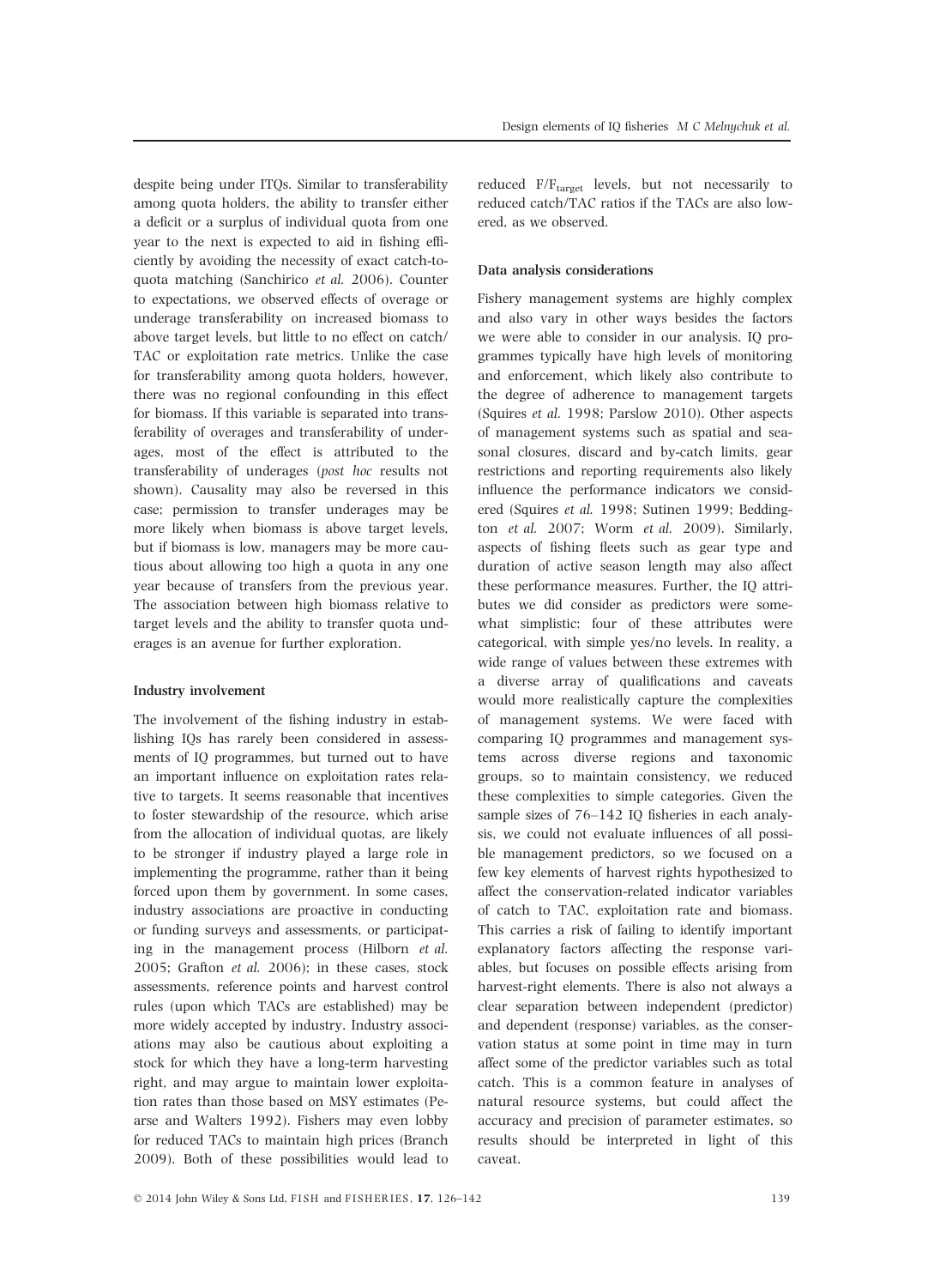# Conclusion

The effectiveness of fishery management systems in achieving objectives depends on a myriad of factors that may interact and may aid in meeting some objectives more easily than others. We focused on conservation-related objectives in this study, but there are also economic and social objectives in fisheries that may be influenced differently by the predictors that we considered, or most strongly influenced by a different set of management or fleet attributes altogether. In one recent study, Grainger and Costello (2014) found that New Zealand ITQ fisheries with greater security of harvest rights had lower dividend price ratios (ratio or quota lease price to sales price) and higher asset values than ITQ fisheries in Canada and the United States. Individual quotas are not a panacea for fisheries management (Fujita et al. 1998; Smith et al. 2009), but they have been observed to generate better adherence to TAC and exploitation rate targets than other frameworks to control catch (Melnychuk et al. 2012). Despite only looking at IQ fisheries in this study, we were surprised to find that 32% of stocks were being fished at exploitation rates >1.1  $\times$  F<sub>target</sub> during the 2000–2004 period. Retrospective stock assessment errors may contribute to these cases of not meeting targets in any given year, but simply having IQ systems in place is clearly not sufficient to meet targets in many systems; the specific details of these systems including harvest rights matter (Scott 2008; Bonzon et al. 2013). Notably, it appears that stocks under IQ programmes established by government without a strong role of industry were at greater risk of recently undergoing overfishing, but that high levels of exclusivity to the resource access compensated for this by lowering exploitation rates towards targets. Counter to our expectations, it is also evident from the lack of any support for interactions between the four harvest-right elements and the number of years since IQ establishment that effects of these harvest rights do not strengthen over time. This suggests that any effects of harvest rights on population conservation status that may occur are just as likely to be observed soon after establishment as they are several years or decades later. At a time when IQ programmes are being widely implemented in fishery management systems around the world with varying degrees of harvest rights, these findings should be considered to improve the

chances of meeting management objectives under these programmes.

## Acknowledgements

The following individuals graciously contributed IQ attribute information and/or time-series data for our analyses: U.S. – Alaska/west coast: John De-Vore (PFMC), Jane DiCosimo, Diana Stram, Jeannie Heltzel, Mark Fina (NPFMC), Jim Ianelli, Ian Stewart (NOAA), Steven Hare (IPHC) and Dan Waldeck; U.S. – north-east/mid-Atlantic coast: Dvora Hart (NOAA), Deirdre Boelke, Jessica Melgey (NEF-MC) and Tom Hoff (MAFMC); Canada – west coast: Adam Keizer, Barry Ackerman, Wan Li Ou, Tameezan Karim, Rob Tadey, Pauline Ridings, Juanita Rogers, Jake Schweigert, Erin Wylie, John Davidson, Greg Workman, Jackie King, Andy Edwards, Rob Kronlund, Lynne Yamanaka, Robyn Forrest, Nathan Taylor (DFO), Michelle James (UHA) and Bruce Turris (PFM); Canada – east coast: Paul Cahill, Verna Docherty, Jorgen Hansen, David Coffin, Monique Baker, Don Ball, Heather Bishop, Jennifer Buie, Steve Campana, Ghislain Chouinard, Janet Conlin, Pierre Couillard, Alain Frechet, Julien Gaudette, Chris Hendry, Peter Koeller, Marc LeCouffre, Luc Legere, Dario Lemelin, Brian Lester, Claire MacDonald, Bernard Morin, Mikio Moriyasu, Douglas Pezzack, Dale Roddick, Annette Rumbolt, Tim Siferd, Jim Simon, Stephen Smith, Greg Stevens, Heath Stone, Christa Waters (DFO) and Ricardo Federizon (NAFO); Europe: Jóhann Sigurjónsson (MRI), Gerald van Balsfoort (PFA), Joe Horwood (CEFAS), Barrie Deas (NFF), Antoinne LeGarrec (EURONOR), Christian Olesen (DPP), Michael Anderson (DFA), Marc Welvaert (DLV), Peter Breckling (DFV) and Neil Holdsworth (ICES); Australia: Cathy Dichmont, Neil Klaer, Geoff Tuck, Sally Wayte (CSIRO), Steve Auld, Shane Gaddes, Sharon Koh, Sally Weekes (AFMA), Bruce Taylor (DPI-Victoria), Kelly Crosthwaite, Tim Ward (PIRSA) and Caleb Gardner (U. Tasmania); New Zealand: David Foster (MFish), Daryl Sykes (NZR-LIC) and George Clement; Argentina: Jorge Hansen, Analia Giussi and Marta Renzi (INIDEP); and South Africa: Anabela Brandao, Doug Butterworth, Susan Halloway, Susan Johnston, Carryn de Moor, Rebecca Rademeyer (U. Cape Town), Genevieve Maharaj (MCM), Roy Bross (Hake Deep Sea Trawling) and Awie Badenhorst (SAPFIA). We thank two anonymous reviewers for helpful comments as well as Carl Walters and Doug Butterworth for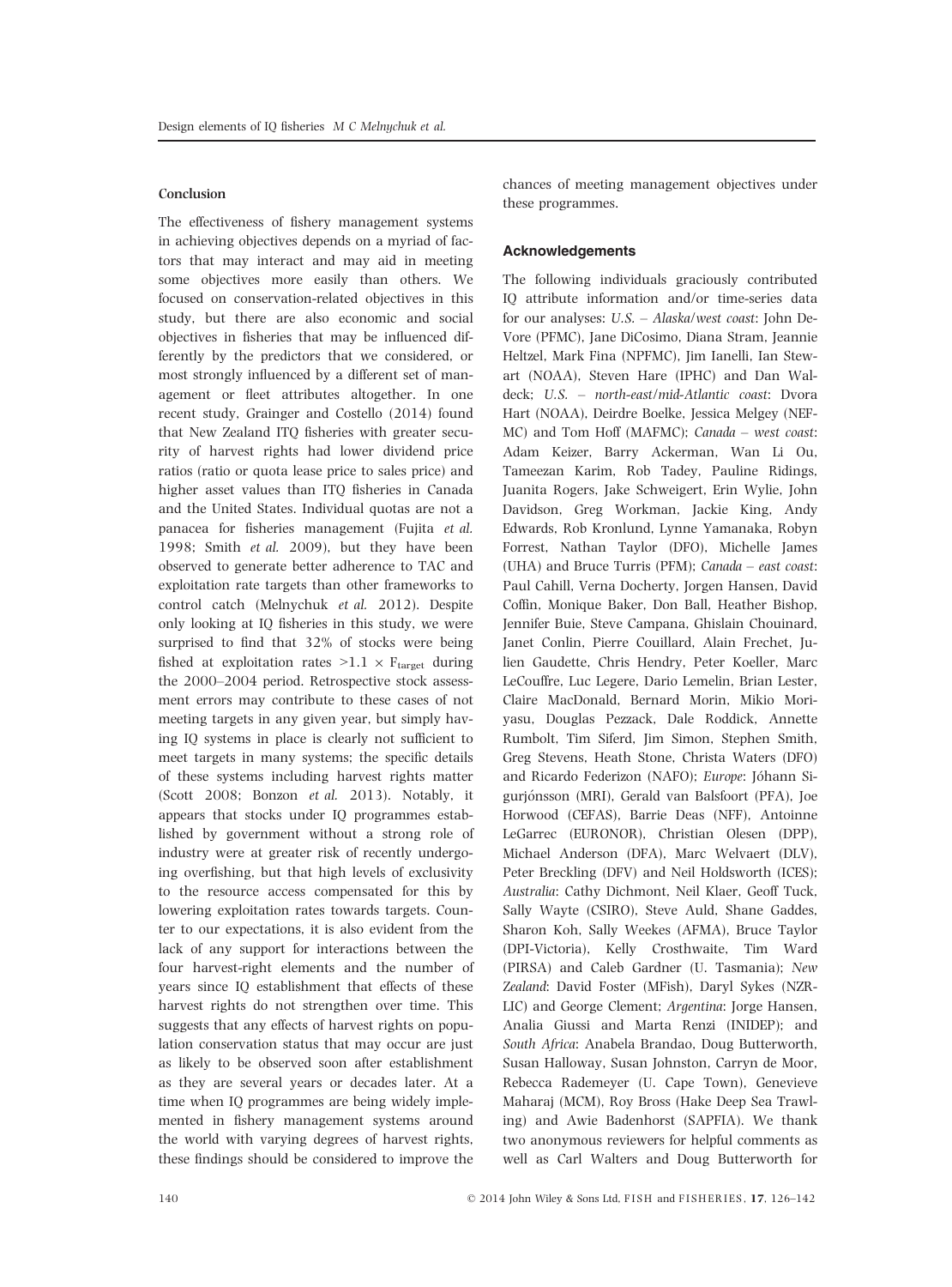helpful discussions. Funding was provided by the Lenfest Oceans Program, a NSF/NOAA CAMEO grant and a NSERC Banting Postdoctoral Fellowship. We also thank John Pope for his participation throughout the project.

#### **References**

- Anderson, L.G. and Holiday, M.C. (2007) The design and use of Limited Access Privilege programs. NOAA Technical Memorandum NMFS-F/SPO-86. 156.
- Arnason, R. (2005) Property rights in fisheries: Iceland's experience with ITQs. Reviews in Fish Biology and Fisheries 15, 243–264.
- Bates, D., Maechler, M., Bolker, B. and Walker, S. (2014) lme4: Linear Mixed-Effects Models Using Eigen and S4. R package version 1.1-7. Available at: http://CRAN.Rproject.org/package=lme4 (accessed 8 November 2013).
- Beddington, J.R., Agnew, D.J. and Clark, C.W. (2007) Current problems in the management of marine fisheries. Science 316, 1713–1716.
- Bonzon, K., McIlwain, K., Strauss, C.K. and Van Leuvan, T. (2013) Catch Share Design Manual, Volume 1: A Guide for Managers and Fishermen, 2nd edn. Environmental Defense Fund. Available at: http://catchshares.edf.org/ sites/catchshares.edf.org/files/CSDM\_Vol1\_A\_Guide\_for\_ Managers\_and\_Fishermen.pdf (accessed 8 July 2014).
- Branch, T.A. (2009) How do individual transferable quotas affect marine ecosystems? Fish and Fisheries 10, 39–57.
- Branch, T.A. and Hilborn, R. (2008) Matching catches to quotas in a multispecies trawl fishery: targeting and avoidance behavior under individual transferable quotas. Canadian Journal of Fisheries and Aquatic Sciences 65, 1435–1446.
- Breiman, L. (2001a) Random forests. Machine Learning 45, 5–32.
- Breiman, L. (2001b) Statistical modeling: the two cultures. Statistical Science 16, 199–231.
- Bromley, D.W. (2005) Purging the frontier from our mind: crafting a new fisheries policy. Reviews in Fish Biology and Fisheries 15, 217–229. [In English].
- Bromley, D.W. (2009) Abdicating responsibility: the deceits of fisheries policy. Fisheries 34, 280–290.
- Chu, C. (2009) Thirty years later: the global growth of ITQs and their influence on stock status in marine fisheries. Fish and Fisheries 10, 217–230.
- Copes, P. (1986) A critical review of the individual transferable quota as a device in fisheries management. Land Economics 62, 278–291.
- Costello, C., Gaines, S.D. and Lynham, J. (2008) Can catch shares prevent fisheries collapse? Science 321, 1678–1681.
- Cutler, D.R., Edwards, T.C., Beard, K.H. et al. (2007) Random forests for classification in ecology. Ecology 88, 2783–2792.
- Essington, T.E. (2010) Ecological indicators display reduced variation in North American catch share fisheries. Proceedings of the National Academy of Sciences of the United States of America 107, 754–759.
- Essington, T.E., Melnychuk, M.C., Branch, T.A. et al. (2012) Catch shares, fisheries, and ecological stewardship: a comparative analysis of resource responses to a rights-based policy instrument. Conservation Letters 5, 186–195.
- Froese, R. and Pauly, D. (2010) FishBase. Available at: www.fishbase.org, version (7/2010). World Wide Web electronic publication (accessed 1 July 2010).
- Fujita, R.M., Foran, T. and Zevos, I. (1998) Innovative approaches for fostering conservation in marine fisheries. Ecological Applications 8, S139–S150.
- Grafton, R.Q. (1996) Individual transferable quotas: theory and practice. Reviews in Fish Biology and Fisheries 6, 5–20. [In English].
- Grafton, R.Q., Arnason, R., Bjorndal, T. et al. (2006) Incentive-based approaches to sustainable fisheries. Canadian Journal of Fisheries and Aquatic Sciences 63, 699–710.
- Grainger, C.A. and Costello, C.J. (2014) Capitalizing property rights insecurity in natural resource assets. Journal of Environmental Economics and Management 67, 224–240.
- Gutierrez, N.L., Hilborn, R. and Defeo, O. (2011) Leadership, social capital and incentives promote successful fisheries. Nature 470, 386–389.
- Hilborn, R., Orensanz, J.M. and Parma, A.M. (2005) Institutions, incentives and the future of fisheries. Philosophical Transactions of the Royal Society B-Biological Sciences 360, 47–57.
- Kaplan, I.M. and McCay, B.J. (2004) Cooperative research, co-management and the social dimension of fisheries science and management. Marine Policy 28, 257–258.
- Liaw, A. and Wiener, M. (2002) Classification and regression by random forest. R News, 2, 18–22.
- Mace, P.M. (1994) Relationships between common biological reference points used as thresholds and targets of fisheries management strategies. Canadian Journal of Fisheries and Aquatic Sciences 51, 110– 122.
- McCay, B.J. (1995) Social and ecological implications of ITQs: an overview. Ocean & Coastal Management 28, 3–22.
- McCay, B.J., Creed, C.F., Finlayson, A.C., Apostle, R. and Mikalsen, K. (1995) Individual transferable quotas (ITQs) in Canadian and US fisheries. Ocean & Coastal Management 28, 85–115.
- Melnychuk, M.C., Essington, T.E., Branch, T.A. et al. (2012) Can catch share fisheries better track management targets? Fish and Fisheries 13, 267–290.
- Melnychuk, M.C., Banobi, J.A. and Hilborn, R. (2013) Effects of management tactics on meeting conservation